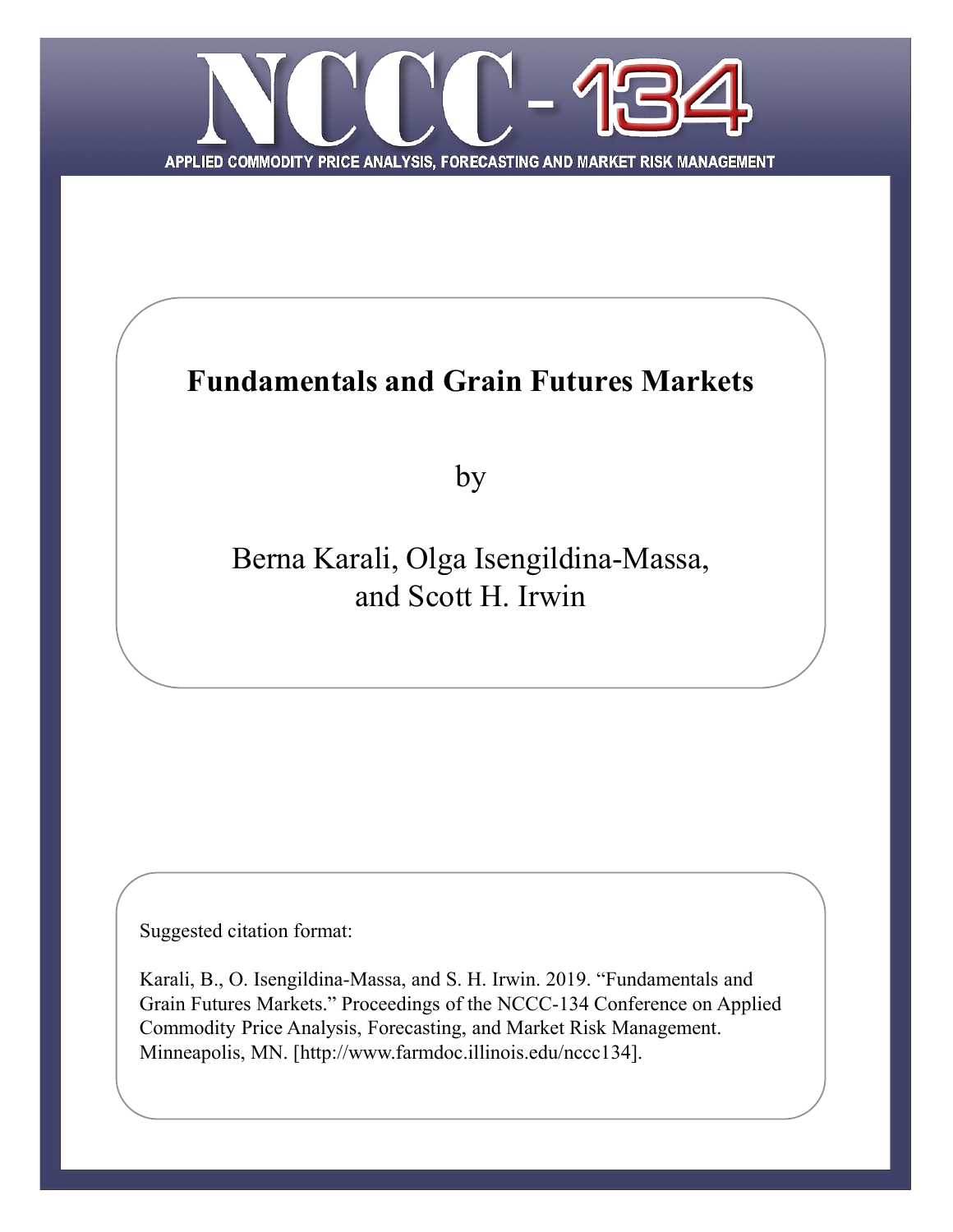## **Fundamentals and Grain Futures Markets**

Berna Karali, Olga Isengildina-Massa, and Scott H. Irwin<sup>1</sup>

*Paper presented at the NCCC-134 Conference on Applied Commodity Price Analysis, Forecasting, and Market Risk Management Minneapolis, Minnesota, April 15-16, 2019.* 

Copyright 2019 by Berna Karali, Olga Isengildina-Massa, and Scott H. Irwin. All rights reserved. Readers may make verbatim copies of this document for non-commercial purposes by any means, provided that this copyright notice appears on all such copies.

<sup>\*</sup> Berna Karali is an Associate Professor in the Department of Agricultural and Applied Economics at the University of Georgia. Olga Isengildina-Massa is an Associate Professor in the Department of Agricultural and Applied Economics at Virginia Tech University. Scott H. Irwin is the Lawrence J. Norton Chair of Agricultural Marketing in the Department of Agricultural and Consumer Economics at the University of Illinois at Urbana-Champaign.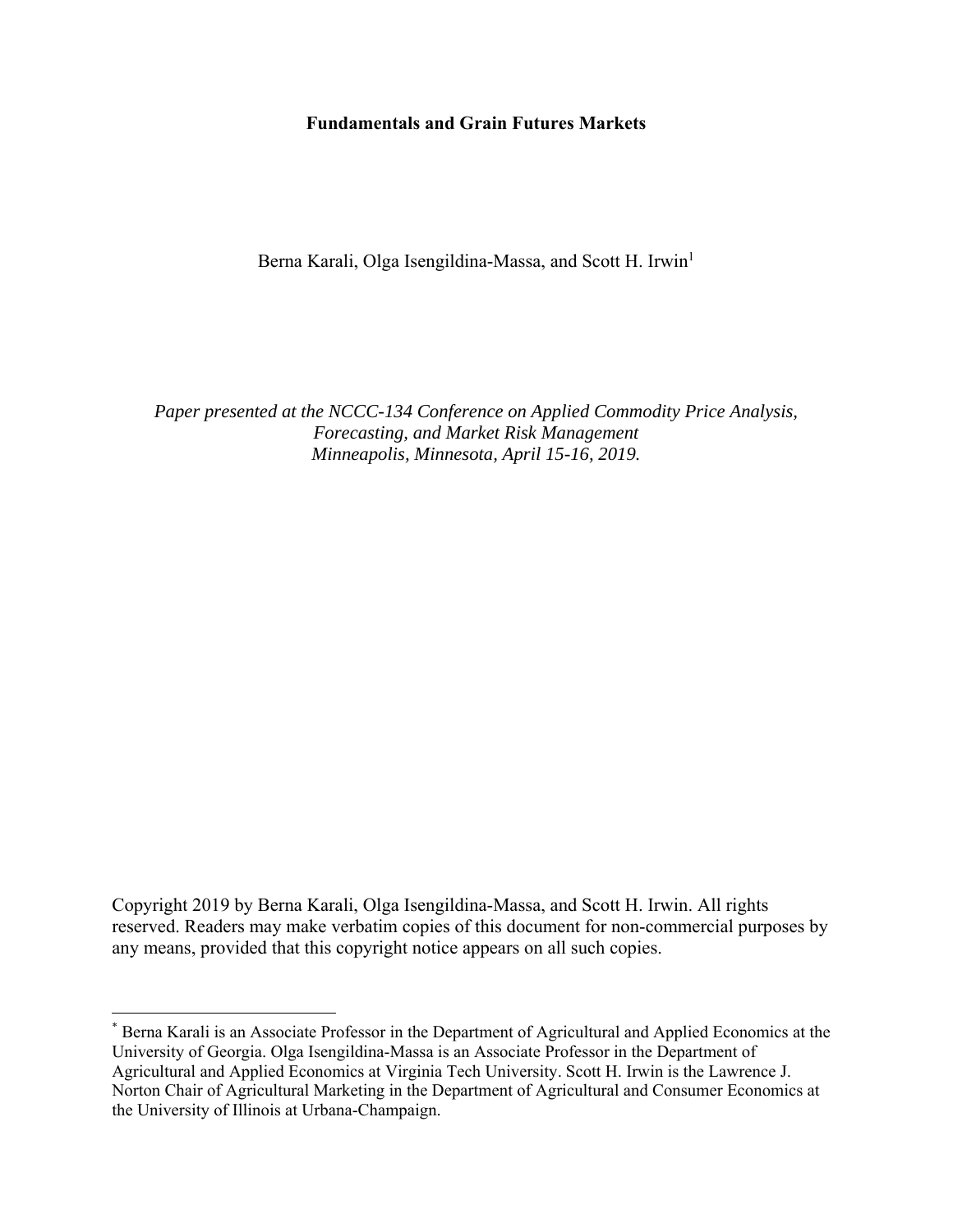## **Fundamentals and Grain Futures Markets**

#### **Practitioner's Abstract**

*A long-standing puzzle in commodity markets is the low explanatory power of supply and demand fundamentals for explaining the variability of prices in these markets. We apply an instrumental variables correction for measurement errors to investigate how noise in the surprise component of USDA Crop Production reports affects estimated price responses in corn, soybeans, and wheat futures markets from 1970 to 2016. Our findings demonstrate that after correcting for measurement error in market surprises, the explanatory power of fundamentals increases about three-fold and often exceeds 70%. This is compelling evidence that fundamentals are the main driver of price movements in grain futures markets.* 

**Key words:** announcement effects, crop production, futures price reaction, identificationthrough-censoring, measurement error

#### **Introduction**

A central question in commodity markets is the relationship between prices and information. The efficient market hypothesis (Fama 1970) predicts that market prices always fully reflect fundamental supply and demand information. However, it has often been difficult to demonstrate this link empirically. One of the most famous examples is the "orange juice puzzle" found in the seminal paper by Roll (1984). This paper uses weather information as an identifiable and exogenous fundamental factor. Surprisingly, Roll (1984, p. 879) found that "…weather surprises explain only a small fraction of the observed variability in futures prices…there is a large amount of inexplicable price volatility." Subsequent studies focus on identification of alternative fundamental signals, such as temperature variation around freezing (Boudoukh et al. 2007; Chou, Hsieh, and Shen 2016) and USDA production reports that more precisely identify changing fundamental information (Baur and Orazem 1994). However, these efforts resulted in a similar outcome. Baur and Orazem's (1994, p. 694) reported that little more than one-third of the announcement-day variation in FCOJ (frozen concentrated orange juice) prices could be explained by USDA announcements, and the recent Chou, Hsieh, and Shen (2016) study found that only about 20% of the FCOJ return variation could be explained by fundamentals. Hence, the "orange juice puzzle" remains largely unresolved.

The apparent failure of fundamentals to fully explain commodity price movements is not limited to the orange juice market. There is an extensive literature that examines the reaction of agricultural futures prices to unanticipated fundamental information contained in USDA crop and livestock reports (e.g., Colling and Irwin 1990; Grunewald, McNulty, and Biere 1993; Garcia et al. 1997; and McKenzie 2008). However, as Carter (1999) and Garcia and Leuthold (2004) note, the explanatory power of the price reaction regressions reported in these studies is surprisingly low, with few R-squared estimates above 40% and most between 10% and 30%. Similar problems have been observed in energy markets where, despite using intraday returns, fundamental information contained in market announcements explains only between 20% and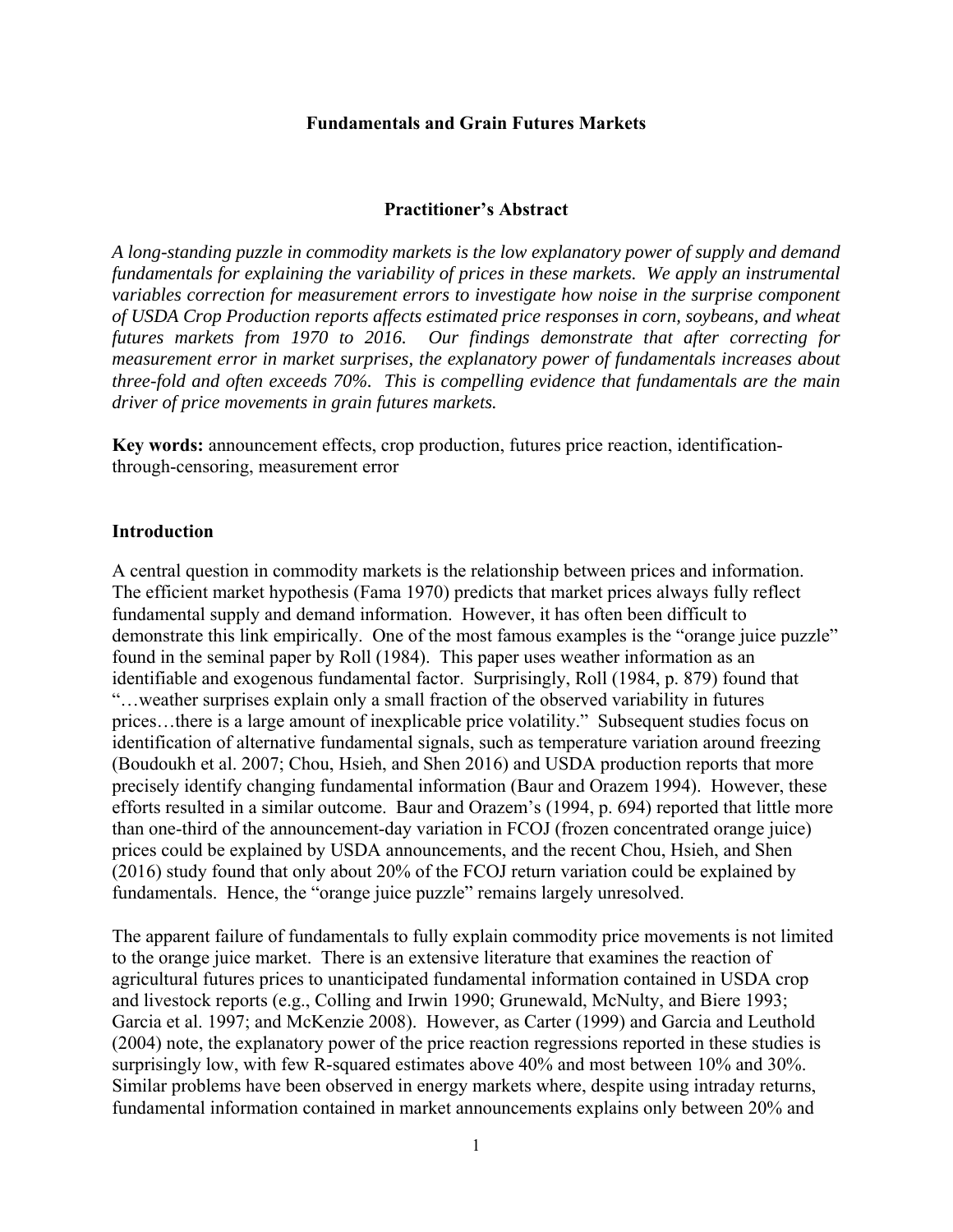35% of variability in oil, natural gas, gasoline, and distillate fuel oil prices (Halova, Kurov and Kucher 2014). In the macroeconomic literature, "…the estimated effects of data releases on monetary policy expectations and asset prices are found to be relatively small" (Rigobon and Sack 2008, p. 335).

The lack of strong empirical linkages between commodity prices and fundamental supply and demand information suggests that "non-fundamentals" may be an important driver of price movements. Non-fundamental factors can be rational in the form of non-informational liquidity trading (Grossman and Miller 1988) or irrational in the form of noise trading (Black 1986). There is an extensive body of literature in finance that cites the difficulty of explaining price movements with public information as support for models of asset prices that include nonfundamental "behavioral" factors (e.g., Shleifer 2000; Hirshleifer 2001; Daniel, Hirshleifer, and Teoh 2002). This issue is also related to the debate about the role of speculative trading in commodity futures markets that erupted during the price spike of 2007-2008. A common argument was that supply and demand fundamentals simply could not explain observed price movements, and it therefore followed that non-fundamental speculative trading was an important, if not dominant, driver of prices during the spike (e.g., Lagi et al. 2015).

Rigobon and Sack (2008, p. 336) provide an interesting potential approach to addressing the "fundamentals puzzle" in commodity markets, arguing that, "…the puzzle of the 'detachment' of monetary policy expectations and asset prices from the incoming economic news is partly related to the difficulties associated with measuring the surprise component of that news." In the context of scheduled government announcements, Rigobon and Sack (2008) note that difficulties in measuring economic news may be due to challenges in correctly measuring market expectations and noise in the released government information. To solve this problem, they propose an instrumental variable method, called identification-through-censoring (ITC) to correct for the measurement error in fundamental economic news variables. The key is that measurement error is exactly equal to zero on non-announcement days. This censoring of the measurement error provides the identification needed for estimation. Rigobon and Sack (2008) demonstrate that the link between asset prices and monetary policy expectations and macroeconomic conditions is much stronger using the ITC method than in previous studies.

The goal of our study is to analyze the "fundamentals puzzle" in the grain futures markets by applying the ITC approach to estimating corn, soybean, and wheat futures price reaction to unexpected fundamental news contained in USDA Crop Production reports. Unexpected fundamental news is measured using market surprises, which is the difference between the USDA announcement and an extensive proprietary dataset containing industry expectations for these announcements that spans the 47 years from 1970 through 2016. We apply both the traditional ordinary least squares (OLS) regression and the ITC approach to measuring market reaction to USDA Crop Production reports in order to determine if measurement error in the market surprises dilutes the price impact and results in downward biased estimates of explained variation.<sup>1</sup> We also measure the magnitude of the bias due to measurement error problems. Furthermore, our study investigates possible asymmetric price responses to positive versus negative surprises and potential changes in the ability of commodity fundamentals to explain variation in grain futures prices over time.

<sup>&</sup>lt;sup>1</sup> In the agricultural commodity space, the ITC approach has only been used in Aulerich, Irwin, and Nelson (2007).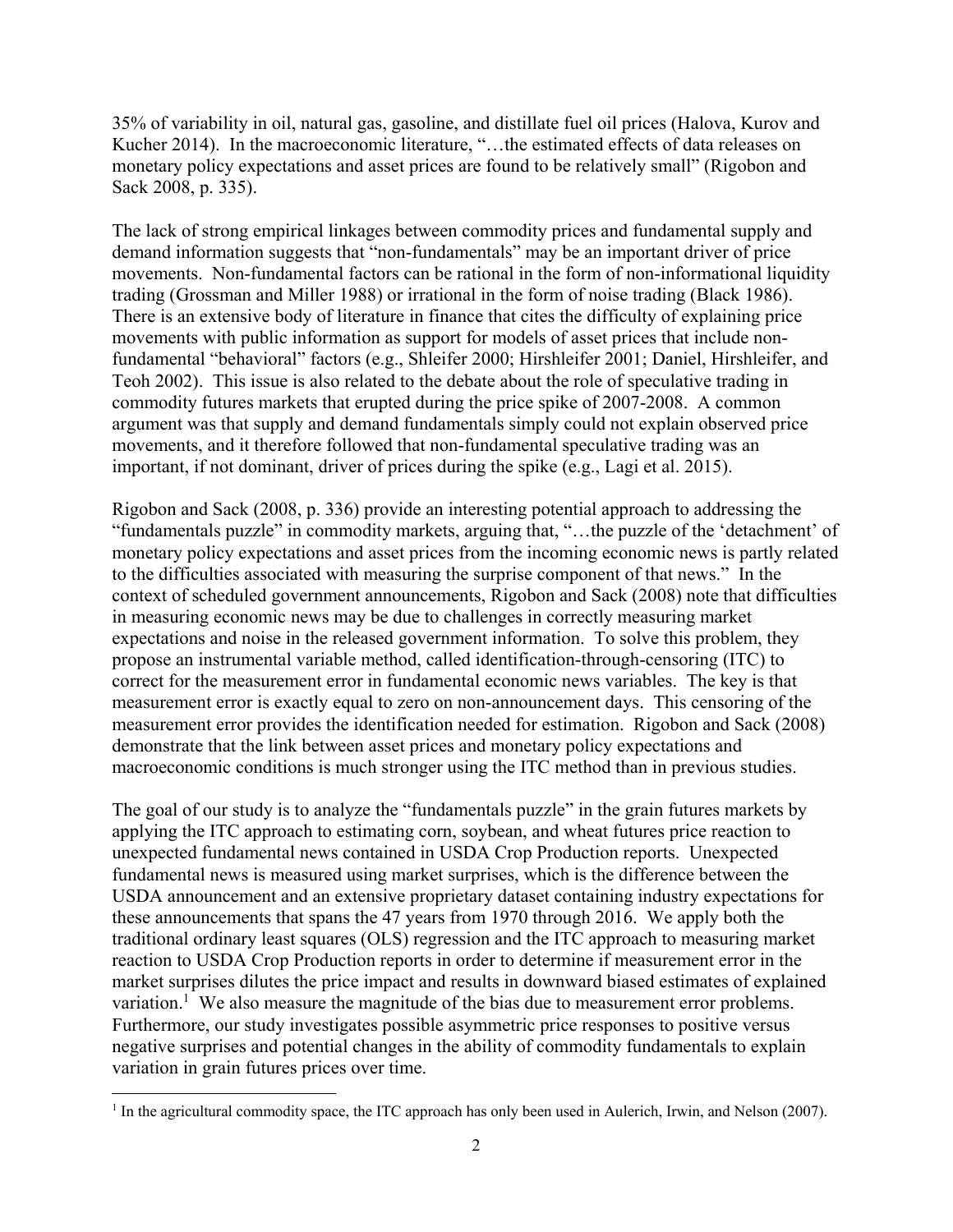We find that after correcting for measurement error the explanatory power of fundamentals in grain futures markets increases about three-fold. For example, the OLS regression for pooled production surprises in corn explains only 27% of futures return variance in our sample, while the same fundamentals explain 75% of the return variance with the ITC method. Furthermore, price response estimates from traditional OLS models are biased downward by two to six times for corn, three to four times for soybeans, and about eight times for wheat. This is compelling evidence that fundamentals are the main driver of price movements in grain futures markets.

### **Measurement Errors and their Econometric Consequences**

In a perfect setting, the market surprise (or "news") associated with a USDA Crop Production report should equal the announced USDA estimate minus the true market expectation of final production just prior to release of the USDA estimate (Orazem and Falk 1989). It is a given that it is not possible to obtain the true weighted-average market expectation due to the potentially large number of market participants and incentives to protect private information. As a result, there are several potential sources of measurement error in the survey expectations used as proxies for true market expectations in previous studies of market reaction to USDA Crop Production reports. First, expectations for only a small and potentially unrepresentative sample of private firms may be available. For example, the widely-followed Reuters "poll" of private expectations in advance of USDA corn and soybean Crop Production reports generally includes at most only about 40 firms. The responses are typically unweighted and the mean or median of responses is used to represent market expectations. Second, survey respondents may have an incentive to report more extreme expectations in order to maximize the chance of being the most accurate forecaster in winner-take-all contests (Ottaviani and Sorensen 2006). Third, survey expectations are released several days before USDA reports, and therefore, may not reflect the latest information about crop conditions and prospects. Fourth, it is unclear if private forecasts reflect expectations of announced USDA forecasts or final USDA production estimates. The aforementioned Reuters poll has included two sets of expectations for several years now, one set for the USDA announcement and another for the final USDA estimate. Fifth, there is evidence that announced USDA crop forecasts themselves are inefficient (Isengildina, Irwin, and Good 2006), in the sense that revisions to adjacent monthly corn and soybean production forecasts are positively correlated, or "smoothed." While recent research indicates that private forecasters tend to incorporate expectations of systematic errors in USDA forecasts (Isengildina-Massa, Karali, and Irwin 2017), there is still ample room for this to be at least occasionally another source of measurement error in news surprises.

Similar problems with measurement errors in the survey data on market expectations has been highlighted in the macroeconomic literature, where it is argued that the error-in-variables problem results in biased parameter estimates (e.g., Figlewski and Wachtel 1983; Dietrich and Joines 1983) and a rejection of the rationality hypothesis (e.g., Jeong and Maddala 1991). Measurement errors violate the assumption of independence between the regression error term and regressors in an OLS framework, and thereby resulting in a smaller R-squared value as well as biased coefficient estimates. Additionally, when the regressors are contemporaneously correlated with the error term, then the OLS estimator is even asymptotically biased. Kennedy (2003, p. 158) explains that "…This is because the OLS procedure, in assigning 'credit' to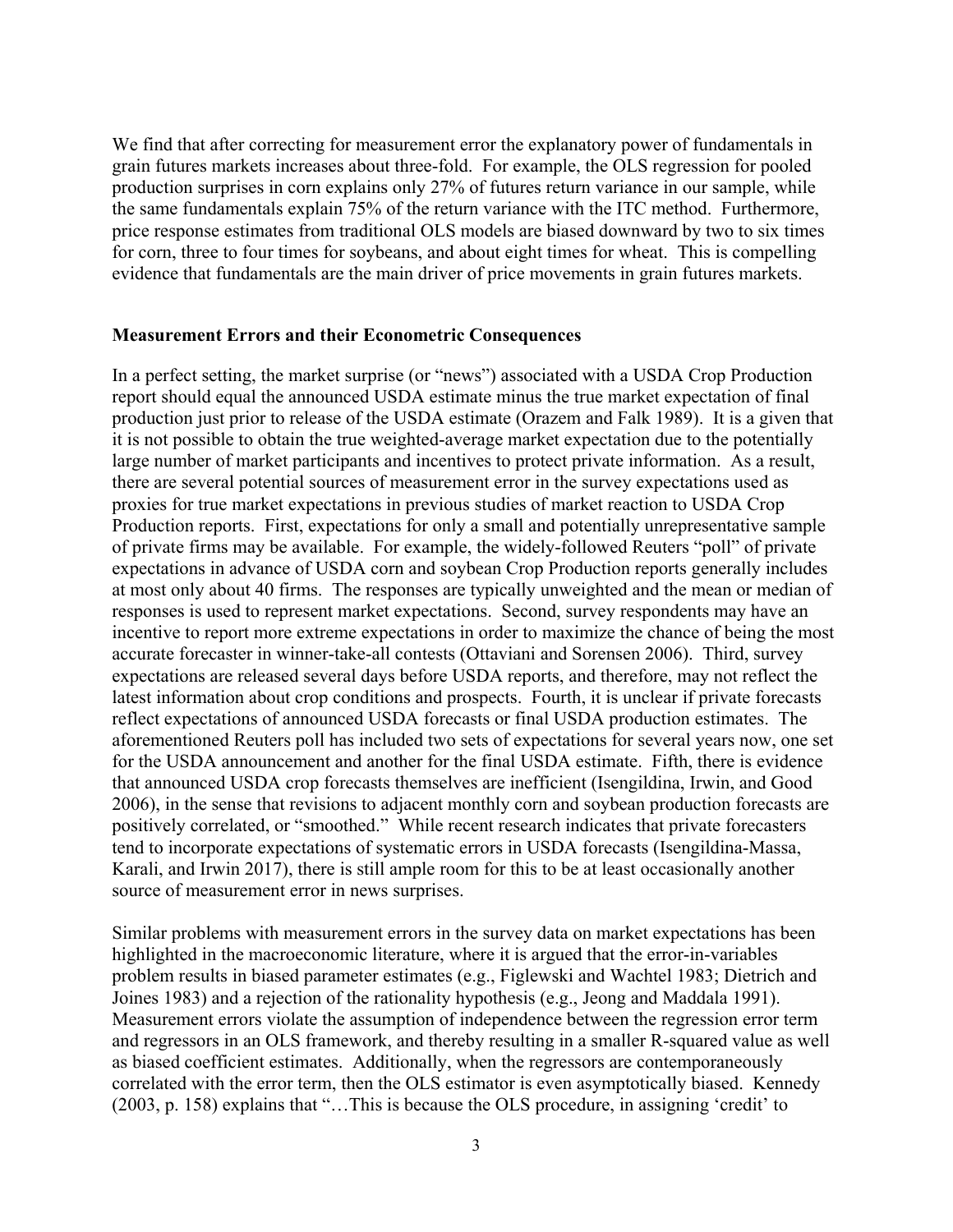regressors for explaining variation in the dependent variable, assigns, in error, some of the disturbance-generated variation of the dependent variable to the regressor with which that disturbance is contemporaneously correlated." He argues that the OLS regression leads to an underestimated variance of the error term in the case of positive simultaneous correlation, and an overestimated error variance in the case of negative correlation.

To see the impact of measurement error on the R-squared and the OLS coefficient estimate, consider the following regression equation:

$$
(1) \ \ y = \beta x + \varepsilon,
$$

where the regressor  $x$  is measured with some error,  $\eta$ ,

$$
(2) xm = x + \eta.
$$

Substituting  $x^m - \eta$  for x in (1) yields:

(3) 
$$
y = \beta(x^m - \eta) + \varepsilon = \beta x^m + (\varepsilon - \beta \eta)
$$
  
=  $\beta x^m + \omega$ ,

where the new error term  $\omega = \varepsilon - \beta \eta$  is negatively correlated with  $x^m$ . Assume that the measurement error has a zero mean  $(E[\eta] = 0)$ , a variance of  $\sigma_{\eta}^2$ , and it is uncorrelated with  $\varepsilon$ ,  $x$ , and  $y(cov[\eta, \varepsilon] = 0, cov[\eta, x] = 0, and cov[\eta, y] = 0)$ . Further, suppose the random disturbance term has a zero mean  $(E[\varepsilon] = 0)$  and a variance of  $\sigma_{\varepsilon}^2$ , and denote the variances of x and y as  $\sigma_x^2$  and  $\sigma_y^2$ , respectively. Under these assumptions, the OLS estimate of  $\beta$  in (3) is:

$$
(4) \quad \hat{\beta}_{OLS} = \frac{cov(y, x^m)}{var(x^m)} = \frac{cov(\beta x + \varepsilon, x + \eta)}{var(x + \eta)},
$$

and

(5) 
$$
plim \hat{\beta}_{OLS} = \frac{\beta var(x)}{var(x) + var(\eta)} = \beta \frac{\sigma_x^2}{\sigma_x^2 + \sigma_\eta^2} = \beta \lambda.
$$

Because  $0 < \lambda < 1$ , plim  $\hat{\beta}_{OLS}$  is smaller than the true value of  $\beta$  by the amount:

(6) 
$$
\text{plim } \hat{\beta}_{OLS} - \beta = \beta \lambda - \beta = \beta(\lambda - 1) = -\beta \frac{\sigma_{\eta}^2}{\sigma_{S}^2 + \sigma_{\eta}^2}.
$$

Next, consider the residual from OLS estimation of equation (3):

(7) 
$$
\hat{\omega} = y - \hat{\beta}_{OLS} x^m = y - \hat{\beta}_{OLS} (x + \eta).
$$

Adding and subtracting the true error from equation (1),  $\varepsilon = y - \beta x$ , to the above equation yields:

(8) 
$$
\hat{\omega} = \varepsilon - (y - \beta x) + y - \hat{\beta}_{OLS}(x + \eta) = \varepsilon + (\beta - \hat{\beta}_{OLS})x - \hat{\beta}_{OLS}\eta.
$$

Thus, the residual from estimating equation (3) contains two additional sources of variation due to measurement error. The estimated variance of the equation error,  $\hat{\sigma}^2_{\omega}$ , is then obtained as:

(9) 
$$
plim \hat{\sigma}_{\omega}^2 = \sigma_{\varepsilon}^2 + (1 - \lambda)^2 \beta^2 \sigma_{\chi}^2 + \lambda^2 \beta^2 \sigma_{\eta}^2.
$$

Consider the R-squared value from regression of (3):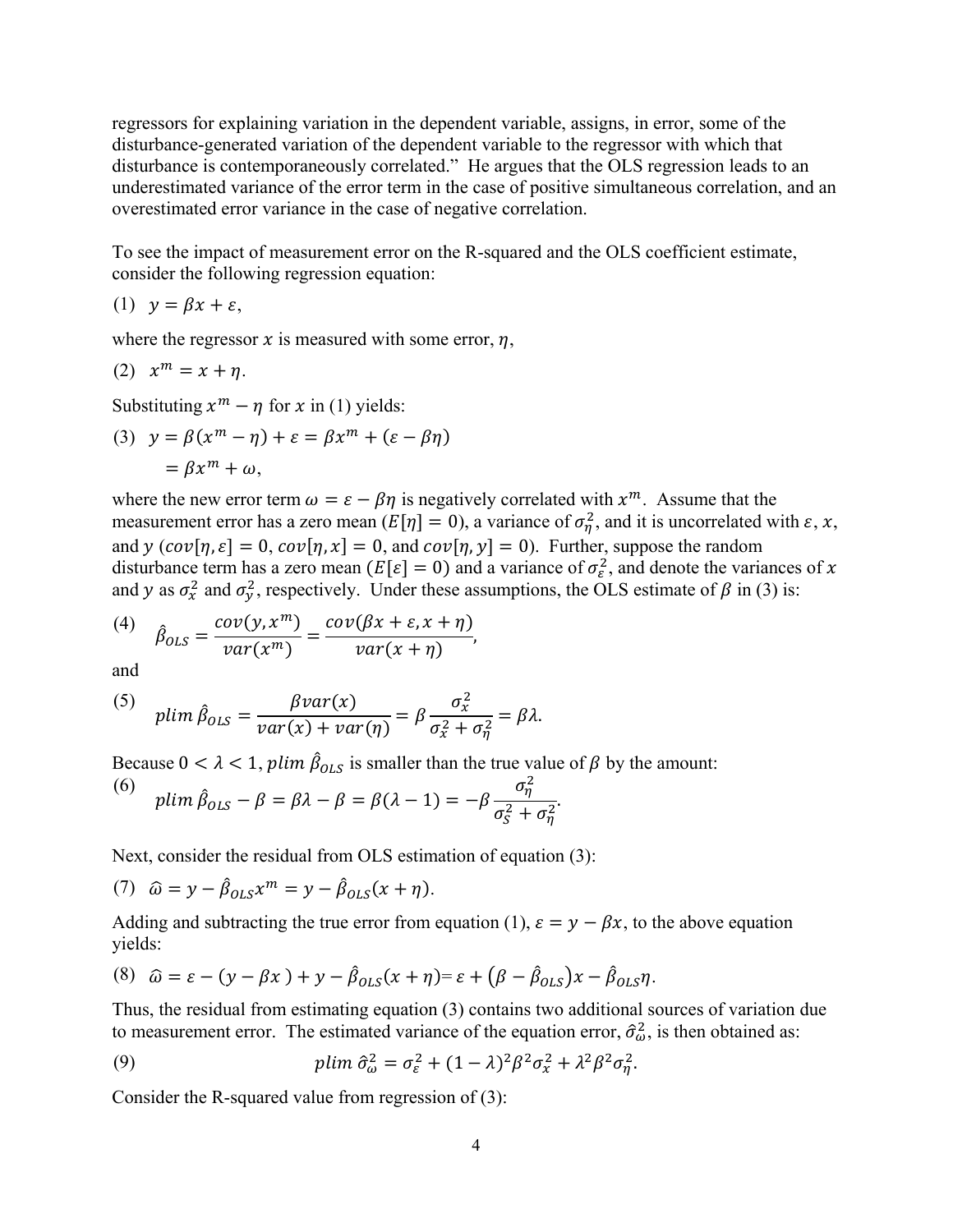(10) 
$$
plim \ \hat{R}^2 = 1 - \frac{\sigma_{\varepsilon}^2 + (1 - \lambda)^2 \beta^2 \sigma_{x}^2 + \lambda^2 \beta^2 \sigma_{\eta}^2}{\sigma_{y}^2} = 1 - \frac{\sigma_{\varepsilon}^2}{\sigma_{y}^2} - \frac{(1 - \lambda)^2 \beta^2 \sigma_{x}^2 + \lambda^2 \beta^2 \sigma_{\eta}^2}{\sigma_{y}^2}
$$

$$
= R^2 - \frac{(1 - \lambda)^2 \beta^2 \sigma_{x}^2 + \lambda^2 \beta^2 \sigma_{\eta}^2}{\sigma_{y}^2} = R^2 \frac{\sigma_{x}^2}{\sigma_{x}^2 + \sigma_{\eta}^2}
$$

$$
= R^2 \lambda.
$$

As  $0 < \lambda < 1$ , the estimated R-squared value from the regression with mis-measured regressor is lower than the true value of R-squared.

Traditional approaches of dealing with error-in-variables problem include weighted regression, instrumental variables, and linear structural relations (Kennedy 2003). The main drawback of the weighted regression procedure is that the ratio of the error variables is not usually known and cannot usually be estimated. While the instrumental variable estimator tends to be the most common approach of dealing with measurement error problem, finding an appropriate instrument is often very challenging. Linear structural models are not popular in economics because the variance of the measurement error is not known and the assumption of normal distribution of the regressors is often violated.

A straightforward special case within the weighted regression framework is the reverse least squares (RLS) regression, where the independent variable with the measurement error is regressed on the dependent variable. In this approach, the response coefficient is then calculated as the inverse of the estimated coefficient on the dependent variable. However, Jacobs (1982) argues that OLS and RLS methods can provide parameter bounds only for large samples, and the parameter bounds for small samples are random variables. In addition, Kennedy (2003) notes that the RLS method is appropriate when the variance of the measurement error is extremely large relative to the variance of the regression error term. However, both of these variances are usually unknown. Furthermore, even though the RLS regression method can provide parameter bounds in large samples, the explanatory power of the model remains unchanged.

#### **The ITC Estimator**

The ITC method is proposed by Rigobon and Sack (2008) as a remedy in addressing potential measurement errors in the survey data on market expectations for scheduled macroeconomic announcements. A major advantage of this method is that it does not require researchers to search for appropriate instruments or improve survey data, both of which are very difficult to accomplish in practice. The key to the ITC method is that both the true surprise,  $x$ , and the measurement error,  $\eta$ , are zero on days without report releases. This censoring provides the identification needed for estimation.

The ITC model can be represented as:

(11)  $y_t = \begin{cases} \beta x_t + \varepsilon_t & t \in D, \\ \varepsilon_t & t \notin D, \end{cases}$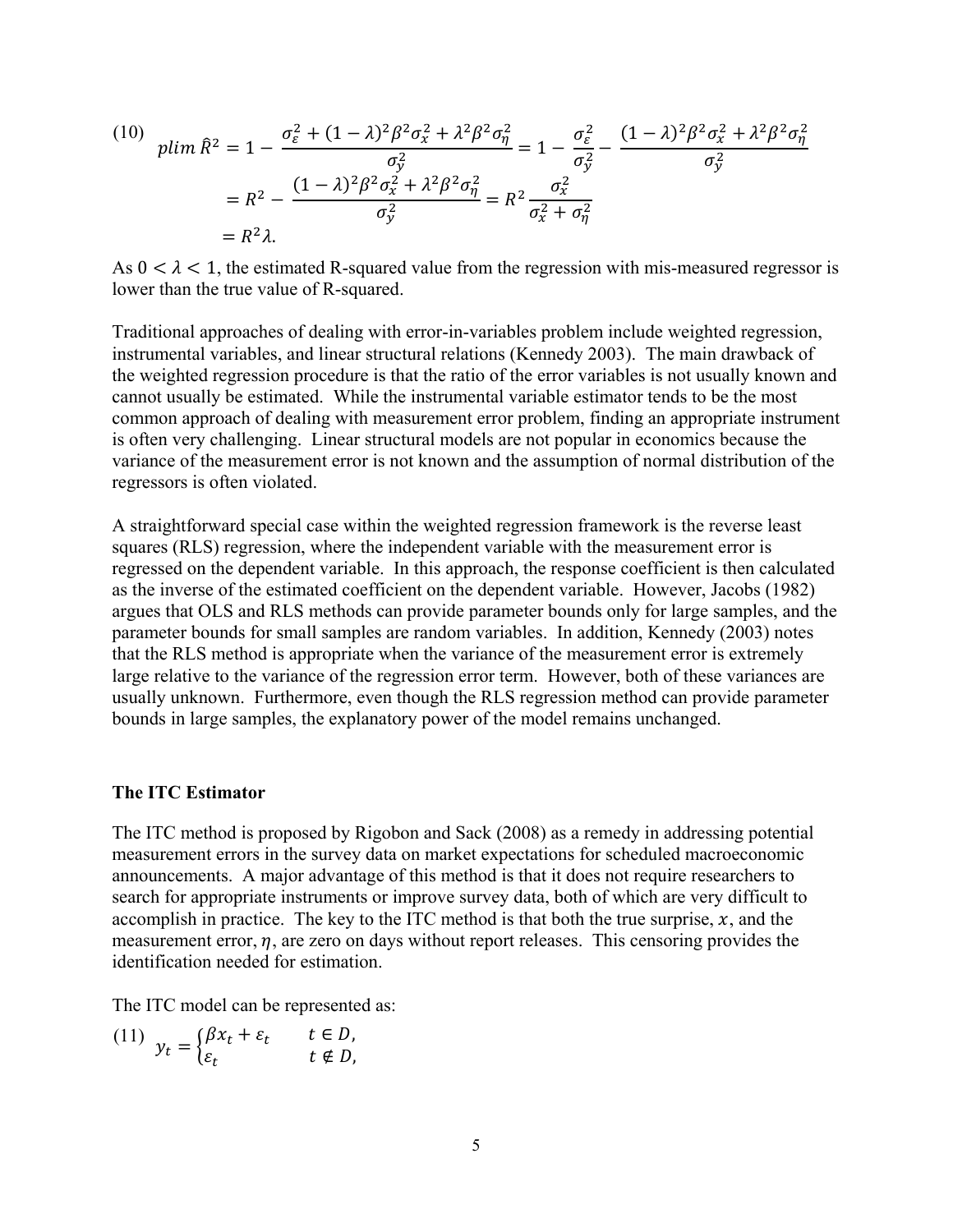where  $D$  is the set of report-release days. If variance of  $y$  on the day prior to the report release is used as additional information for identification, this model leads to the following moment conditions:

(12) 
$$
var(y_{t-1}) = \sigma_{\varepsilon}^2
$$
,  
\n $var(y_t) = \beta^2 \sigma_x^2 + \sigma_{\varepsilon}^2$ ,  
\n $var(x_t^m) = \sigma_x^2 + \sigma_{\eta}^2$ ,  
\n $cov(y_t, x_t^m) = \beta \sigma_x^2$ ,

with four unknown parameters  $(\beta, \sigma_x^2, \sigma_\eta^2, \sigma_\varepsilon^2)$  that can be estimated via generalized method of moments (GMM). The estimate  $\hat{\beta}_{ITC}$  can then be solved as:

(13) 
$$
\hat{\beta}_{ITC} = \frac{var(y_t) - var(y_{t-1})}{cov(y_t, x_t^m)},
$$

and a pseudo R-squared statistic, showing the fraction of the variance of the dependent variable explained by the model, can be computed as (Halova, Kurov, and Kucher 2014):

(14) pseudo-
$$
\hat{R}^2 = 1 - \frac{\hat{\sigma}_{\varepsilon}^2}{var(y_t)}
$$
,

where  $\hat{\sigma}_{\varepsilon}^2$  is the estimated variance of the error term through GMM. The ITC method, therefore, allows the analyst to compute a statistic to measure the explanatory power of the fundamentals.

## **Data**

In their attempt to solve the orange juice puzzle, Baur and Orazem (1994) used the USDA's Crop Production reports as information reflecting commodity fundamentals and analyzed how much of the variation in futures prices can be explained by these fundamentals. A significant advantage of this specification is that the variation in fundamentals can be precisely identified so long as no other announcements consistently occur during the same time window. We maintain the view that Crop Production reports provide information related to commodity fundamentals in our study, but argue that the variables used in previous studies to represent the new information contained in these reports is likely to have been subject to measurement errors.

The Crop Production report is one of the USDA's key reports that is prepared and issued monthly by their National Agricultural Statistics Service (NASS) agency. These reports include information from survey-based estimates of yield and production estimates for major crops consistent with their growth cycles: August through November for corn and soybeans, and May through August for winter wheat. All forecasts are finalized in January in the Crop Production Annual Summary report.<sup>2</sup> The reports typically have been published between the 9<sup>th</sup> and the 12<sup>th</sup> of each month and released at 3pm EST until April 1994, at 8:30am EST from May 1994 to December 2012, and at 12pm EST from January 2013 to present.

 $2^2$  For more information on the preparation of USDA Crop Production reports, see Good and Irwin (2011).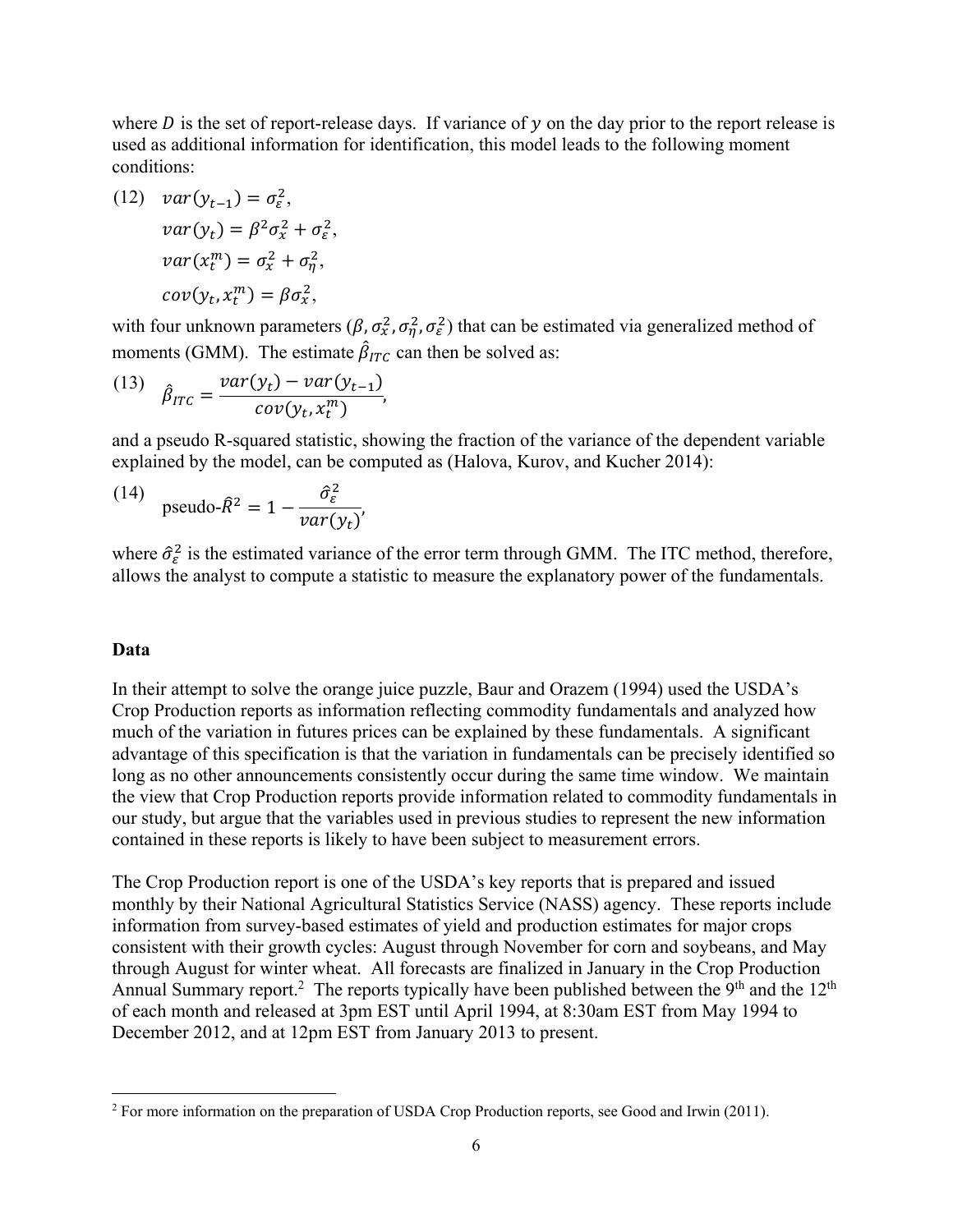The news component of these reports, or "market surprise," is typically computed as the difference between the actual announcement and the market's expectation of the announcement before the release:  $S_t^m = A_t - E_{t-\tau}[A_t]$ . Since it is impossible to obtain the true belief of numerous market participants, the average or the median of industry analysts' estimates have been generally used as a proxy for  $E_{t-\tau}[A_t]$  (e.g., Colling and Irwin 1990; Grunewald, McNulty, and Biere 1993; Garcia et al. 1997; Egelkraut et al. 2003). We follow the same approach to construct private expectations in this study. For corn and soybeans, we use the average of forecasts by Conrad Leslie and Informa Economics (formerly Sparks Companies, Inc.) during 1970-2000; the average between the Informa Economics estimate and the average analyst estimate reported by the Dow Jones Newswire survey for 2001-2005; the average of the Dow Jones survey for 2006-2012; the average of the Bloomberg survey during 2013-2015; and the average of the Reuters survey for 2016. Private expectations for wheat are based on the average production forecasts by Informa Economics for the period 1970-1983, and the average analysts' forecasts reported by Knight-Ridder/Dow Jones Newswire for 1983-2017. The surprise component of Crop Production reports is defined as the percentage difference between the USDA's crop production estimate,  $q_t^U$ , and the average private analysts' production estimate,  $q_t^P$ , on day t as  $S_t^m = 100 \times (\ln q_t^U - \ln q_t^P)$ . Potential errors in this surprise variable may stem from either using the mean of survey expectations, or inefficiencies in government announcements, or both. In this study, we demonstrate how having a surprise variable plagued by measurement error could diminish the role of commodity fundamentals in explaining price movements.

Market prices are represented with prices of new crop futures contracts. Corn, soybean, and soft red winter wheat futures contracts are traded at the Chicago Board of Trade (CBOT). The primary new crop futures contracts are December for corn, November for soybeans, and July for wheat. Table 1 lists the specific contract maturities used in each calendar month for these new crop futures price series. Close-to-close returns on report release days are calculated as  $R_t$  =  $100 \times (\ln P_t - \ln P_{t-1})$ , where  $P_t$  is the settlement price of new crop futures contract on day  $t^3$ . In order to isolate the impact of Crop Production surprises on futures prices, we exclude the report day if there was another report release on the same day, or on the previous day.<sup>4</sup> Table 2 presents the summary statistics of the surprise variables. Over the entire sample period, average production surprise is 0.08% for corn, 0.12% for soybeans, and 0.41% for wheat. For all commodities, market surprises are more volatile in the month when the Crop Production report contains the USDA's first production forecast for the marketing year: August for corn and soybeans, and May for wheat. Production surprises are depicted in figure 1 in two ways. In panel (a), annual surprises are calculated averaging the surprises in different report months for a given marketing year. All three commodities exhibit both positive and negative surprises, fluctuating from one year to the next. However, there is no clear pattern in either of the surprises. In panel (b), production surprises and their absolute values are averaged throughout

<sup>&</sup>lt;sup>3</sup> Some have argued that close-to-open returns provides a better measure of price reaction than close-to-close returns since the open reflects the market's instantaneous assessment of the unanticipated information in USDA reports (e.g., Isengildina-Massa et al. 2008). However, due to the changes in Crop Production report release times and futures market trading hours in the latter part our sample (see Adjemian and Irwin 2018), we use close-to-close returns to ensure consistency of our measure of grain futures returns throughout. 4

<sup>&</sup>lt;sup>4</sup> Based on this criteria, three report days are excluded for corn and soybeans, and two report days for wheat. In addition due to missing data on private expectations, one report day for corn and two report days for wheat are excluded.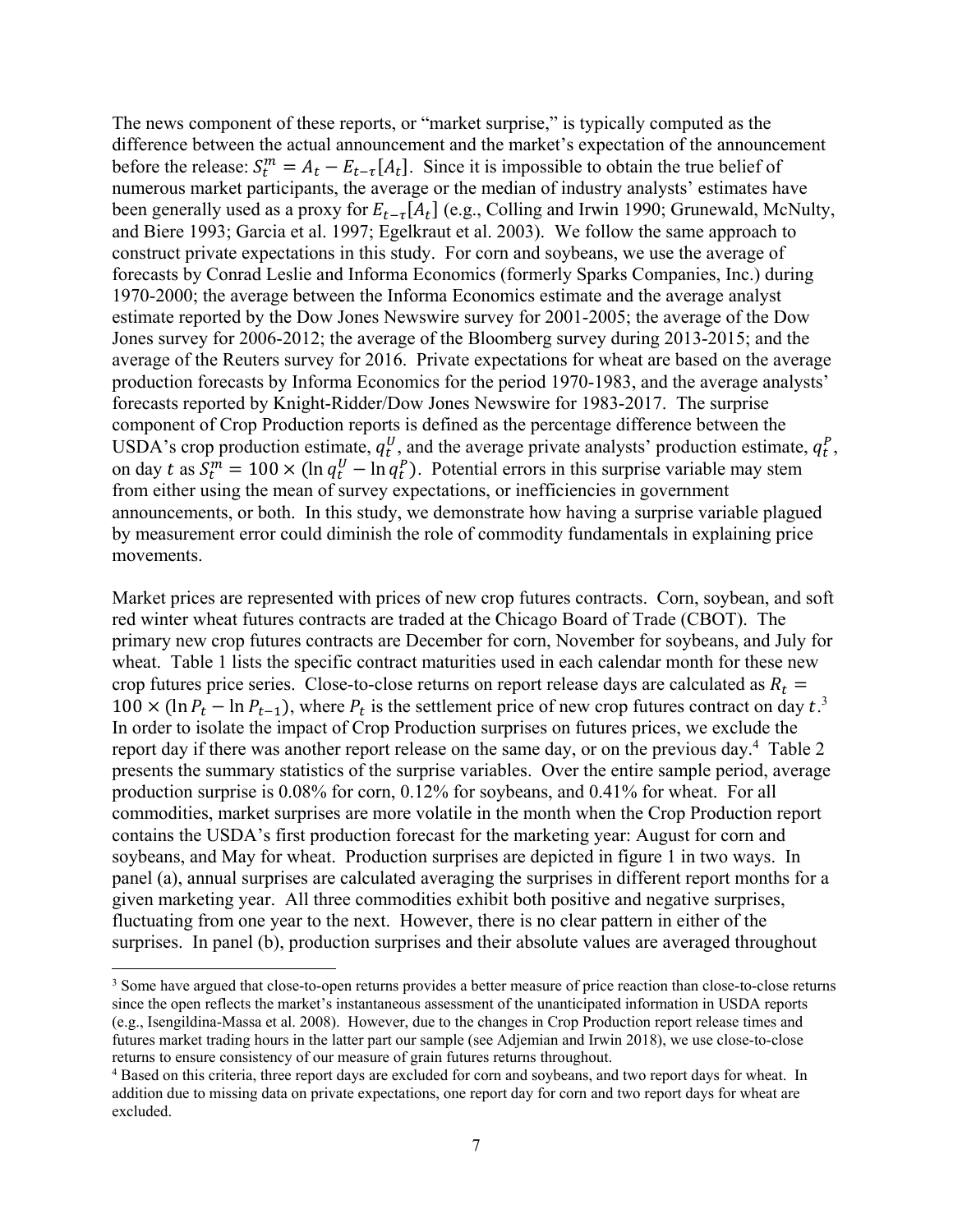the sample period for a given report month. Similar to the higher variability found in table 2, the magnitude of the surprises is the largest in the first report month for the marketing year (August for corn and soybeans, and May for wheat). Furthermore, the magnitude of wheat surprises is greater than those for corn and soybeans. Several things may lead to this outcome: 1) the wheat market consists of multiple types of winter and spring wheat, which may be difficult to aggregate; and/or 2) the U.S. wheat market is much smaller than corn or soybean market, which may result in less information available for market analysts.

## **Results**

To demonstrate the impact of errors-in-variables on estimation results, we estimate equation (3) for each commodity separately using the OLS approach, and the set of equations in (12) via GMM using the ITC method.<sup>5</sup> All reported results for the ITC method use the day before release of USDA Crop Production reports as the non-report day. The ITC estimator eliminates the bias arising from measurement error so long as the error-in-variables is classical (i.e. the measurement error is additive) and the random disturbance term,  $\varepsilon_t$ , is homoskedastic. We compute robust standard errors to relax the homoskedasticity assumption, which is well-known to be violated for commodity prices.

The pooled estimates for corn in table 3 are obtained using all the report months. Comparing the R-squared values from OLS and ITC methods reveals a striking difference in their explanatory power. While the OLS regression explains only 27% of the corn futures return variance with the production surprises, the same fundamentals explain 75% of the return variance with the ITC approach. Removing those additional components in the regression error term due to measurement error leads to a better model fit, indicating a much more important role for the fundamentals in corn. Turning our attention to the response coefficient, the price sensitivity to a 1% surprise is estimated as -0.8 percentage points with the OLS and as -2.25 percentage points with the ITC model, about three times larger price response. The table also shows that the estimated percentage of the variance of the measured surprise due to noise,  $\hat{\sigma}_{\eta}^2/\sigma_{S^m}^2$ , is substantial at 64%.

To investigate the possibility of asymmetric price response, we repeat the analysis separately for negative- and positive-surprise days. The model's explanatory power improves from 29% to 63% with negative-surprise days, and from 24% to 77% with positive surprises. We also find that positive surprises (indicating larger than expected production) lead to a larger price response in magnitude when the attenuation bias is removed with the ITC method. Specifically, the ITC results indicate a drop in futures return by 6.32 percentage points for a 1% positive (bearish) surprise, and a 3.43 percentage point increase for a 1% negative (bullish) surprise. In this sense, "bad" news has a larger market impact than "good" news.

When the models are estimated for each report month separately, a similar pattern is observed. The larger explanatory power of the ITC method compared to the OLS regression is clearly

<sup>&</sup>lt;sup>5</sup> For brevity, we present selected parameters estimated with the ITC model in tables 3-5. Full estimation results are available from the authors upon request.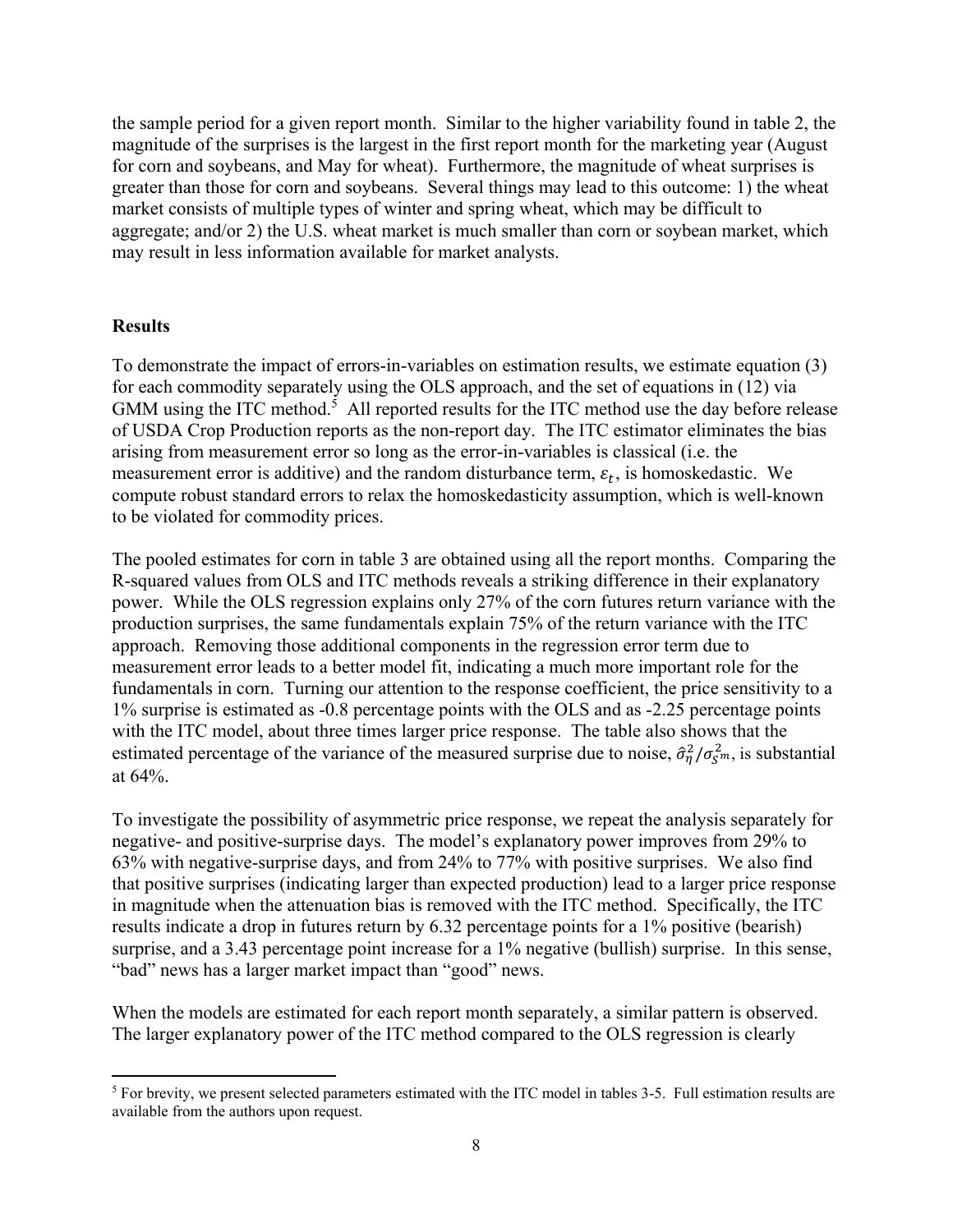evident for each report month as well. While the R-squared values range from 15% to 40% in the OLS model, they range from 64% to 85% in the ITC method. This large difference provides compelling evidence that measurement errors in surprise variables largely explains the low power of the fundamentals found in earlier studies of commodity price changes.

Our results also show that different report months are affected by noise to a different degree, with September being most affected (82%) and August being least affected (52%). This leads to a striking difference between the OLS and the ITC results in assessing the largest price response. The OLS model suggests that the largest price reaction occurs in response to November surprises (1.14 percentage points), followed by October, August, and September reactions. On the other hand, the ITC model indicates that September surprises have the largest effect (3.73 percentage points), and November is only the third in magnitude. This difference further demonstrates the bias in the OLS estimates that don't take into account the error-in-variables problem and how it unevenly affects the estimates based on the proportion of measured surprises due to noise.

Table 4 presents our results for the soybean market. Production surprises can explain the return variance about three and a half times larger with the pooled ITC approach (R-squared of 74%) compared to the OLS regression (R-squared of 21%). The OLS R-squared value is 16% for positive and 27% for negative surprises, whereas the ITC R-squared is 76% for positive and 65% for negative surprises. Response coefficient is estimated as -0.64 percentage points with the pooled OLS and -2.21 percentage points with the ITC model, indicating a ratio of 3.44. The bias in the price response is more pronounced for the positive-surprise days, with the ITC to OLS coefficient ratio of 10.57.

Focusing on each report month separately, the pseudo R-squared values from the ITC estimations demonstrate that the production surprises explain from about 67% to 82% of soybean return variance, which is much higher than the OLS R-squared values that range from 21% to 27%. Similar to corn results, the percentage of the measured surprise variance due to noise,  $\hat{\sigma}_{\eta}^2/\sigma_{\rm s}^2$ , is the largest for September report (74%), which yields the weakest price reaction according to the OLS results (-0.53 percentage points) and the second weakest according to ITC estimates (-2.19 percentage points). More specifically, the OLS response coefficient estimates range in magnitude from 0.53 to 0.95 percentage points, whereas the magnitude of ITC estimates ranges between 1.79 and 2.72 percentage points. The largest ITC response coefficient estimate is for October report, indicating that a 1% surprise in soybean production results in a 2.72 percentage point decrease in returns. However, OLS estimates suggest that the November report leads to the strongest reaction in the market.

Table 5 shows that the explanatory power of both OLS and ITC methods for wheat are lower compared to corn and soybean markets. The R-squared for the pooled sample is only 5% with OLS and 38% with ITC. While the OLS R-squared becomes 15% for May reports, the response coefficient is statistically insignificant with the ITC method, resulting in a poor model performance. In addition, while all the price responses in corn and soybean futures markets are statistically significant, there is limited evidence of significant market reaction to winter wheat production surprises. Except for the pooled report months, all ITC estimates are statistically insignificant, with the variance of the noise contributing to 89% of the positive measured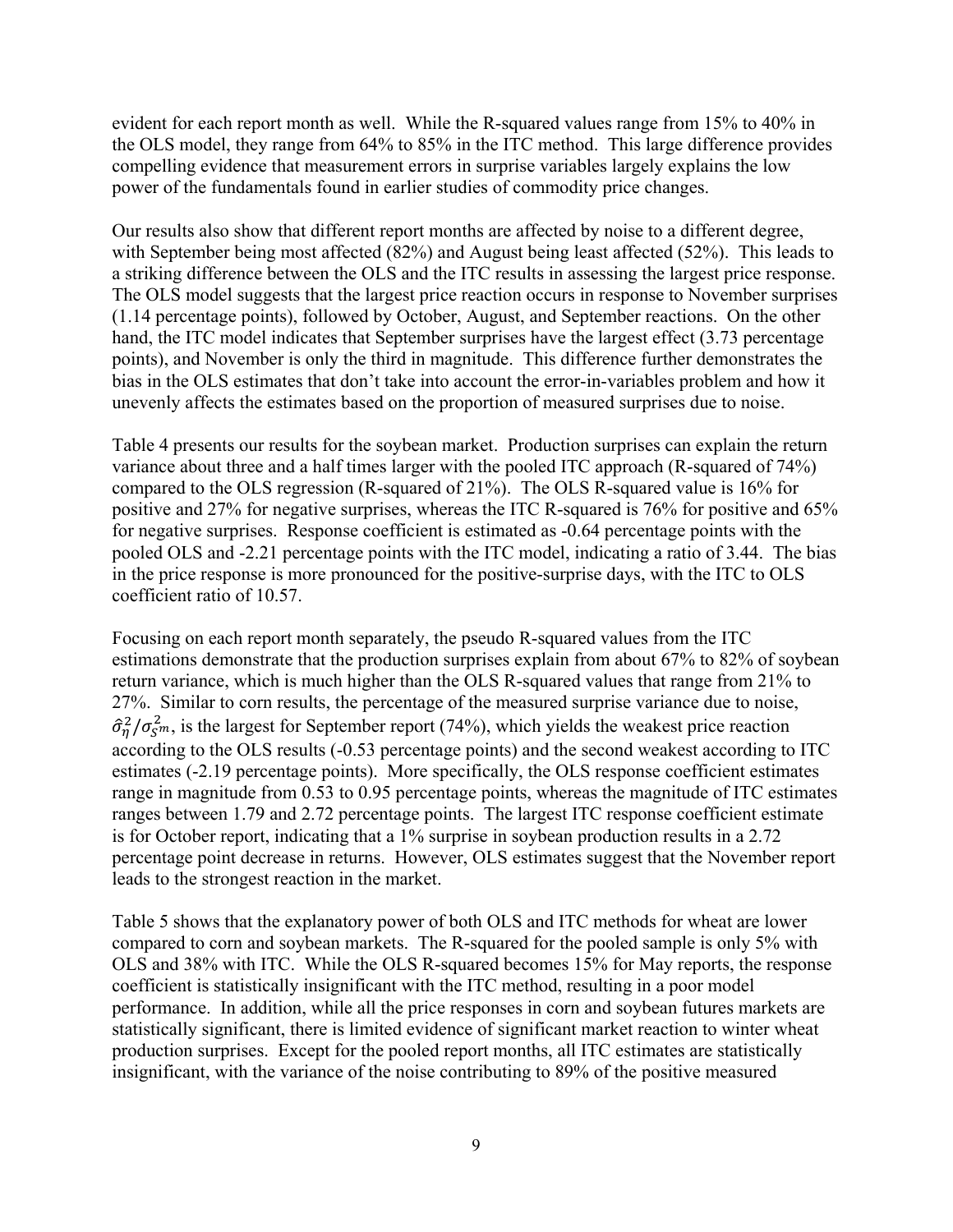surprise variance, and to 91% of the negative surprise variance. <sup>6</sup> This result demonstrates that the ITC approach does not automatically result in a good model fit after correcting for measurement error. It appears that because of the challenges associated with multiple types of wheat and the size of the market mentioned in the data section, the quality of fundamental information contained in the wheat market surprises is less likely to lead to a market price reaction.

Finally, similar to Rigobon and Sack (2008), we find high noise ratios for measured surprise variables. For example, the noise ratio for pooled ITC regressions is 64%, 70%, and 86% for corn, soybeans, and wheat, respectively. One explanation is simply that the surprises contain measurement errors of this magnitude. This is consistent with the multiple sources of measurement error discussed earlier. Another possibility is that the variance of returns on nonreport days, which is required for identification in the ITC model, is underestimated. This would cause the ITC parameters to be overestimated and result in a higher noise percentage in measured surprises. Since we employ the return variance on the day prior to Crop Production report release, it is possible that the anticipation of the report release on the next day itself reduces uncertainty, thereby resulting in smaller measured non-report return variance. Consequently, we checked whether ITC estimation results are sensitive to the choice of nonreport day. Estimation results are similar if non-report day lagged variance is defined as two days or three days before the release date of USDA Crop Reports. We also investigated whether lagged return variances used for identification in the ITC method are underestimated by comparing one-day lagged return variances to the variance for all non-report days for each commodity. The day before report release variance is modestly smaller than on all other nonreport days for corn and soybeans but approximately the same for wheat.<sup>7</sup> The differences are not nearly large enough to account for the noise in measured surprises.

Another possible explanation for the high noise ratios is additional USDA information released simultaneously with Crop Reports for corn, soybeans, and wheat. Starting in January 1985, USDA Crop Production reports and World Agricultural Supply and Demand Estimates (WASDE) reports were released simultaneously, with updated WASDE supply and demand balance sheets reflecting the latest estimates in the Crop Production report. This means that USDA crop production estimates for the U.S. since 1985 have been released simultaneously with international crop production estimates, U.S. and international demand estimates, and U.S. and international ending stock estimates. If grain futures markets consistently react to the unanticipated component of the additional information, this may result in a higher variance of report day futures returns. Since we only utilize Crop Production reports, any additional price

<sup>&</sup>lt;sup>6</sup> Similar findings are obtained using hard red winter wheat futures contracts that are traded at the Kansas City Board of Trade (KCBT).

<sup>&</sup>lt;sup>7</sup> Days with any of the following USDA report releases were excluded from the "all days" sample: WASDE, Prospective Plantings, Acreage, Grain Stocks, Small Grains Annual Summary, Crop Production Annual Summary, Cattle on Feed, Hogs and Pigs, and Crop Production in other months of the year. In addition, we excluded both five days before and five days after the Crop Production report releases incorporated in our study. For corn and soybeans, we find that our lagged return variance measure is modestly underestimated when compared to the return variance obtained with the elimination process described: 1.40 versus 1.86 for corn and 1.60 versus 1.89 for soybeans. For wheat, on the other hand, our lagged return variance measure of 2.53 is slightly higher than the variance of 2.47 calculated using all days without other major USDA report releases.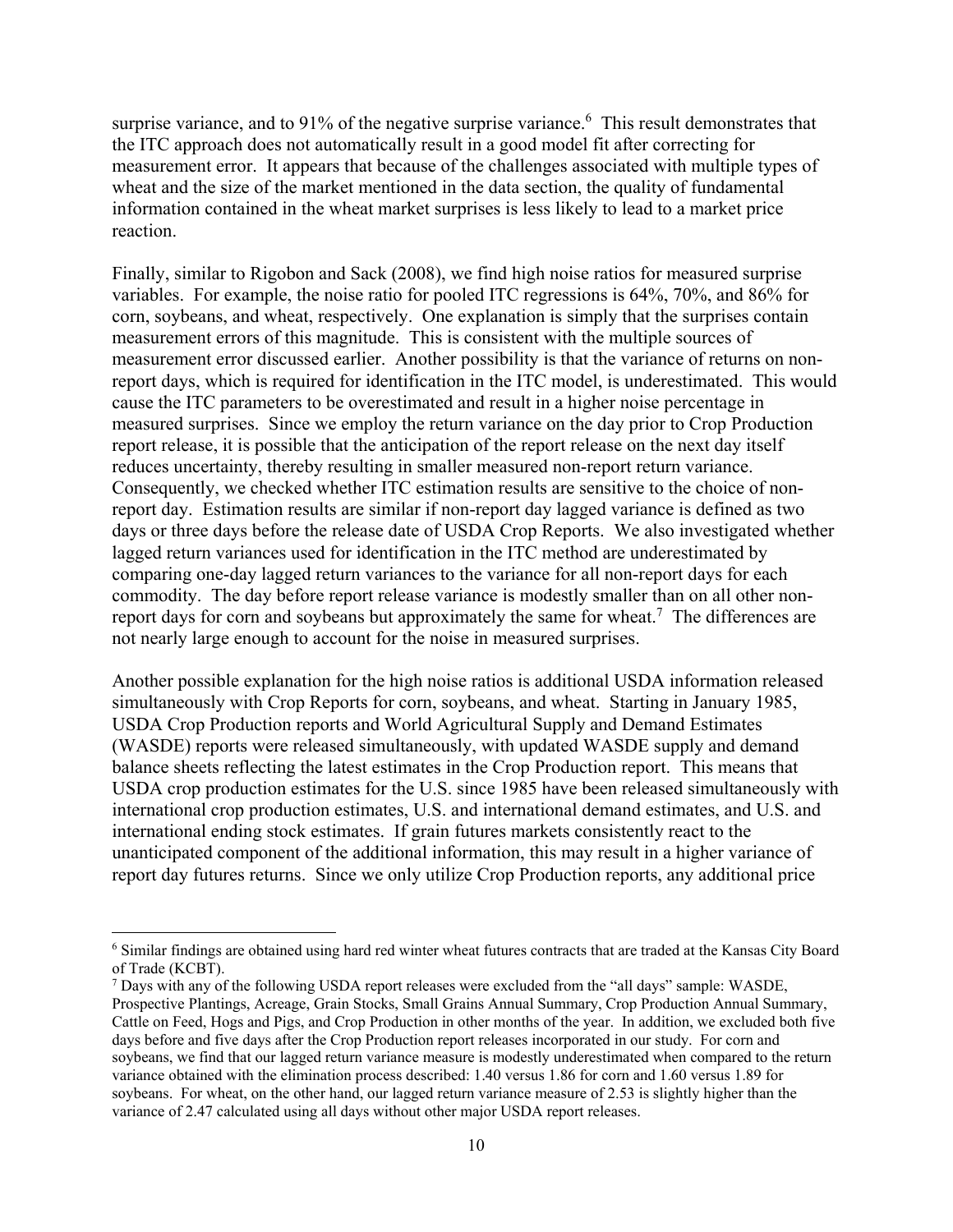volatility associated with other USDA information may be attributed to the production surprises, which could bias ITC estimates upward and inflate the noise ratio.

There is evidence on the market impact of the other USDA information in the literature. Isengildina-Massa et al. (2008) examined the volatility of corn and soybean futures returns on days when Crop Production and WASDE reports are released simultaneously and on days when only WASDE reports are released. They found no evidence of significant price reaction on WASDE only release days in corn and a small price reaction in soybeans. These findings indicate that the high noise ratios estimated in our study are unlikely to be due to additional USDA information released on Crop Production report days.

# *Changes in Explanatory Power of Fundamentals over Time*

In order to test if the improved explanatory power of Crop Production surprises with the ITC approach relative to the OLS method is robust throughout our sample period, we estimate each model with a 25-year rolling window. Specifically, all the models are first estimated for the sample period of 1970-1994, then for 1971-1995, and so on, until the last 25-year window of 1992-2016. The plots of the R-squared values from OLS regressions and the pseudo R-squared values from ITC estimations are presented in figure 2 for corn and soybeans, and in figure 3 for wheat.

Figure 2(a) shows that the ITC approach consistently has higher explanatory power compared to the OLS over the entire sample period for both corn and soybeans. The R-squared values are relatively stable for both methods and commodities, with the OLS ranging between 10% and 40% and the ITC ranging from 70% to 90%. A similar pattern is observed in figure 2(b) for August and September reports. However, the results for October report show a notable variation in the explanatory power of the production surprises over time. Specifically, the OLS R-squared values show an increase over time, ranging between 4% and 53% for corn and between 6% and 55% for soybeans. The pseudo R-squared from the ITC estimation, on the other hand, is fairly stable for both crops. For the November report, the explanatory power of the OLS model shows a steady decline in the soybean market. For the corn market, there is a drop in the explanatory power of the ITC method in the 1985-2009 sub-period from 89% to 63%.

Figure 3(a) shows that once again the ITC approach outperforms the OLS method throughout the sample period. Interestingly, there is a clear reduction in the explanatory power of fundamentals in the wheat market for both pooled OLS and ITC, with the R-squared for pooled regressions dropping from around 10% to 0% for OLS and dropping from around 50% to 30% for ITC. Figure 3(b) reveals that this drop is due declines in the explanatory power of July and August reports. Explanatory power for the May and June reports, on the other hand, exhibits a decline in the ITC R-squared in the very earliest sample sub-periods, followed by increases after mid-1970s.<sup>8</sup> Overall, there is little change in the explanatory power of the May and June reports, with

 <sup>8</sup> For May reports starting with the sample period of 1979-2003, convergence in ITC method is achieved using the variance of returns three days before the release date as the non-report day. For July reports, the ITC approach failed to converge for sample periods containing the 1980s except for 1987-2011 period using several alternatives for non-report day returns, and therefore the R-squared values from ITC for those sample periods are not included in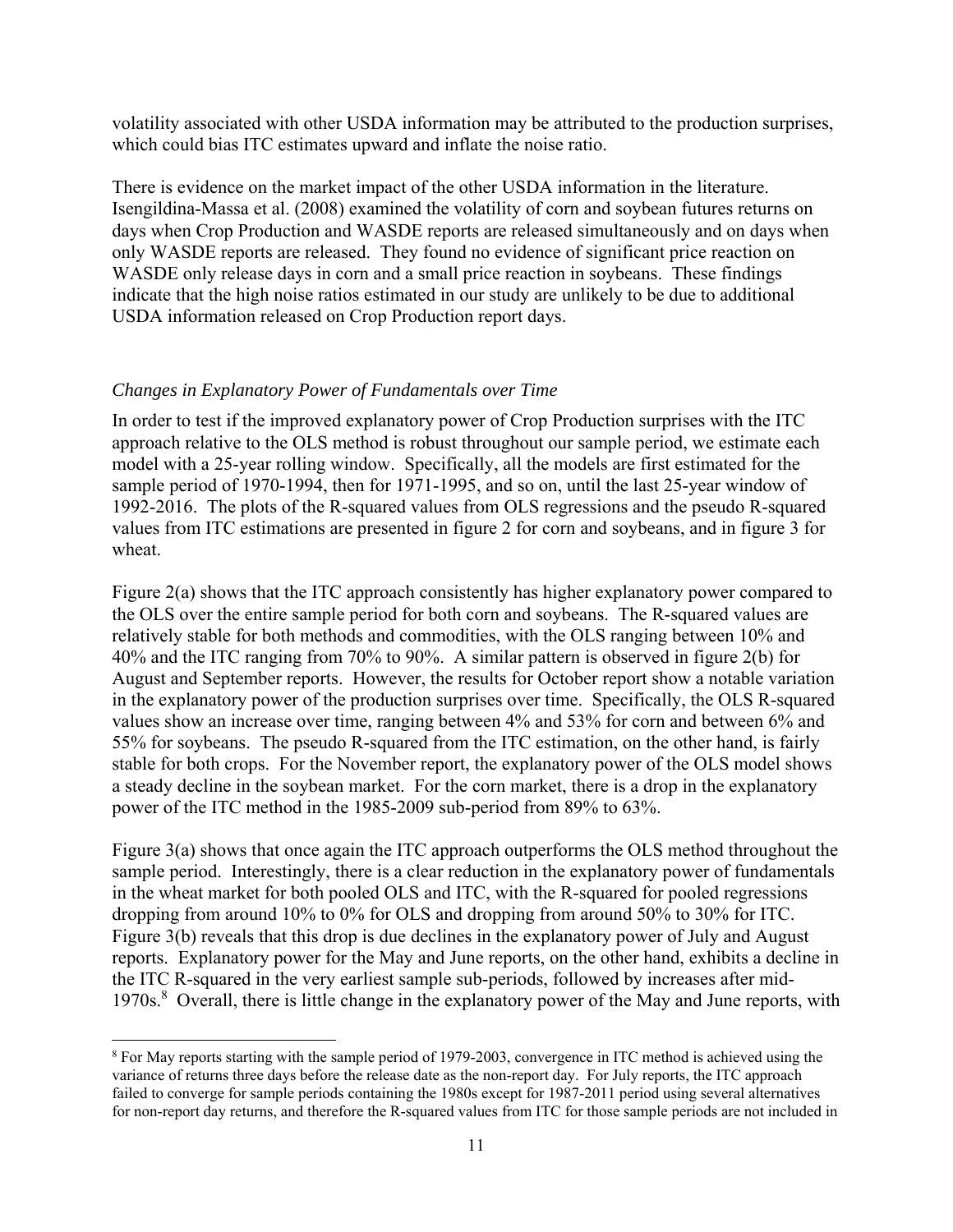R-squared around 60% for later samples. This indicates that the earlier Crop Production reports for wheat retain substantial informational value.

The ITC results in this section show that the relatively high explanatory power of fundamental information, as represented by USDA Crop Production reports, in corn and soybean futures markets has been remarkably stable from the 1970s through the 2010s. This holds for both pooled regressions and for individual report month regressions. The results are mixed for wheat, with consistently high explanatory power for May and June report months and declining explanatory power for July and August. Overall, these results indicate a surprising consistency in the importance of fundamental supply and demand information, despite large structural changes in market participation and trading technology (Irwin and Sanders 2012).

# *Cross-Commodity Effects*

The ITC model can also be extended to include multiple markets and multiple surprises. Since surprises in corn production could affect soybean prices, and surprises in soybean production could affect corn prices, we study these possible cross-commodity effects of the surprises contained in Crop Production reports. The model with two markets and two surprises becomes:

(15) 
$$
R_{1,t} = \beta_{1,1} S_{1,t} + \beta_{1,2} S_{2,t} + \varepsilon_{1,t},
$$
  
\n $R_{2,t} = \beta_{2,1} S_{1,t} + \beta_{2,2} S_{2,t} + \varepsilon_{2,t},$   
\n $S_{1,t}^m = S_{1,t} + \eta_{1,t},$   
\n $S_{2,t}^m = S_{2,t} + \eta_{2,t},$ 

where the subscripts on  $R_t$  refer to markets and the subscripts on  $S_t^m$  and  $S_t$  refer to different surprises, possibly affecting both markets. This model leads to 13 moment conditions and 13 parameters that can be estimated via GMM.<sup>9</sup>

Results are shown in table 6. To allow for possible correlations in the structural error terms  $\varepsilon_{1,t}$ and  $\varepsilon_{2,t}$  we estimate the model through seemingly unrelated regression (SUR) model. While the SUR model yields identical results to OLS when both equations have exactly the same regressors, the standard errors of the estimates differ in the case of correlated error terms across the equations. Similar to the results presented above, the ITC method for pooled report months leads to an R-squared value that is about three times larger than the OLS for both corn and soybean equations. The improvement in the explanatory power of the fundamentals with the ITC method is most obvious for the September report, which has the highest estimated noise percentage in the measured surprises for both corn (74%) and soybeans (69%).

Our findings suggest that soybean production surprises do not have any impact on corn futures prices, whereas corn surprises result in soybean price reactions except for September report. Response coefficients for corn are similar to those in table 3, with ITC/SUR ratios ranging from 2.14 to 5.74. On the other hand, the response coefficients for soybeans to their own surprises are smaller compared to table 4, but ITC estimates are still larger relative to SUR. The magnitude ranges between 0.42 and 0.73 percentage points with the SUR results, and between 0.98 and 2.40

 the graph for July wheat reports. Note that convergence did occur for the pooled wheat ITC regressions for all sample periods.

<sup>&</sup>lt;sup>9</sup> The moment equations from this model are provided in the appendix.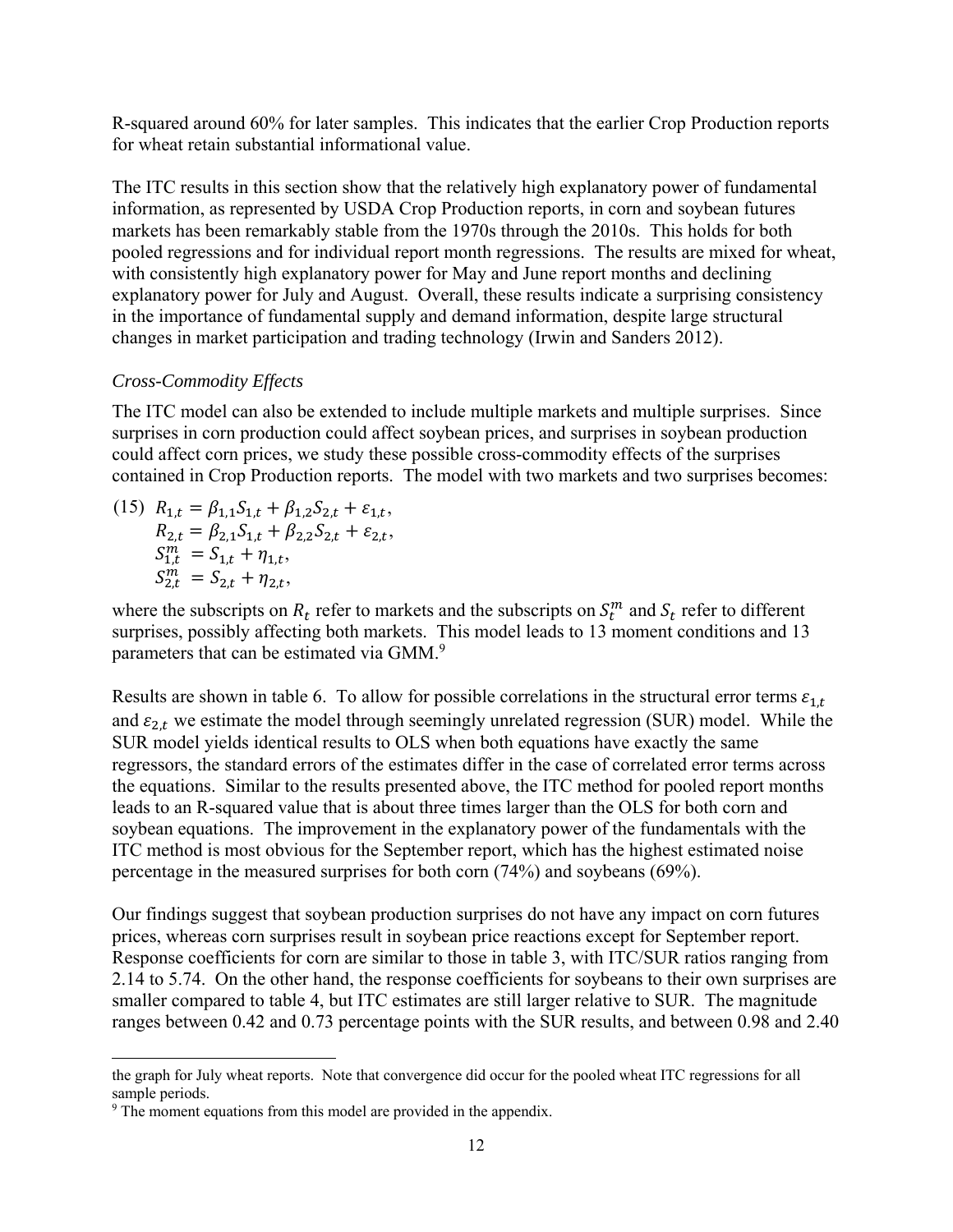percentage points with the ITC results, resulting in the ITC/SUR ratio of about 1.33 to 4.28. An unexpected result is found with the ITC model for August reports, with soybean futures prices not responding to their own-commodity production surprises but to corn surprises, accompanied by the weakest reaction and the lowest pseudo R-squared compared to other monthly reports.

# **Conclusions**

A long-standing puzzle in commodity markets is the low explanatory power of supply and demand fundamentals for explaining the variability of prices in these markets. We analyze the "fundamentals puzzle" in grain futures markets by applying an instrumental variables correction for measurement errors when estimating corn, soybean, and wheat futures price reaction to release of USDA Crop Production reports. Specifically, the ITC method developed by Rigobon and Sack (2008) is used to account for potential measurement errors in the surprise components of USDA Crop Production reports and explanatory power and market price sensitivity is compared for OLS and ITC methods. Unexpected fundamental information is measured using market news surprises, which is the difference between the USDA announcement and an extensive proprietary dataset containing industry expectations for these announcements that spans the 47 years from 1970 through 2016.

We demonstrate that fundamentals, as represented by USDA Crop Production report surprises, explain a limited amount of the variation in grain futures price movements within a traditional OLS framework. After adjusting for measurement error with the ITC method, the explanatory power of fundamentals increases dramatically. For example, the pooled OLS regression for all Crop Production report months in corn explains only 27% of the futures return variance, while the same fundamentals explain 75% of the return variance with the ITC approach. Our findings also demonstrate that traditional OLS estimates are biased downward by two to six times for corn, three to four times for soybeans, and about eight times for wheat. Furthermore, noise in surprises across different reports resulted in different rankings of price impacts in magnitude between OLS and ITC estimates. Finally, we find no evidence that the explanatory power of USDA surprises has diminished over time in corn and soybeans but some decline for wheat surprises in the second half of the forecast cycle.

In sum, the results of this study provide compelling evidence that fundamentals are the main driver of price movements in grain futures markets. Previous studies that ignore the problem of measurement error could incorrectly suggest that fundamental supply and demand information is a poor indicator of movements in grain futures prices and that non-fundamental factors, such as noise trading, dominate. Our findings indicate that measurement errors largely explain the "fundamentals puzzle" in agricultural futures markets.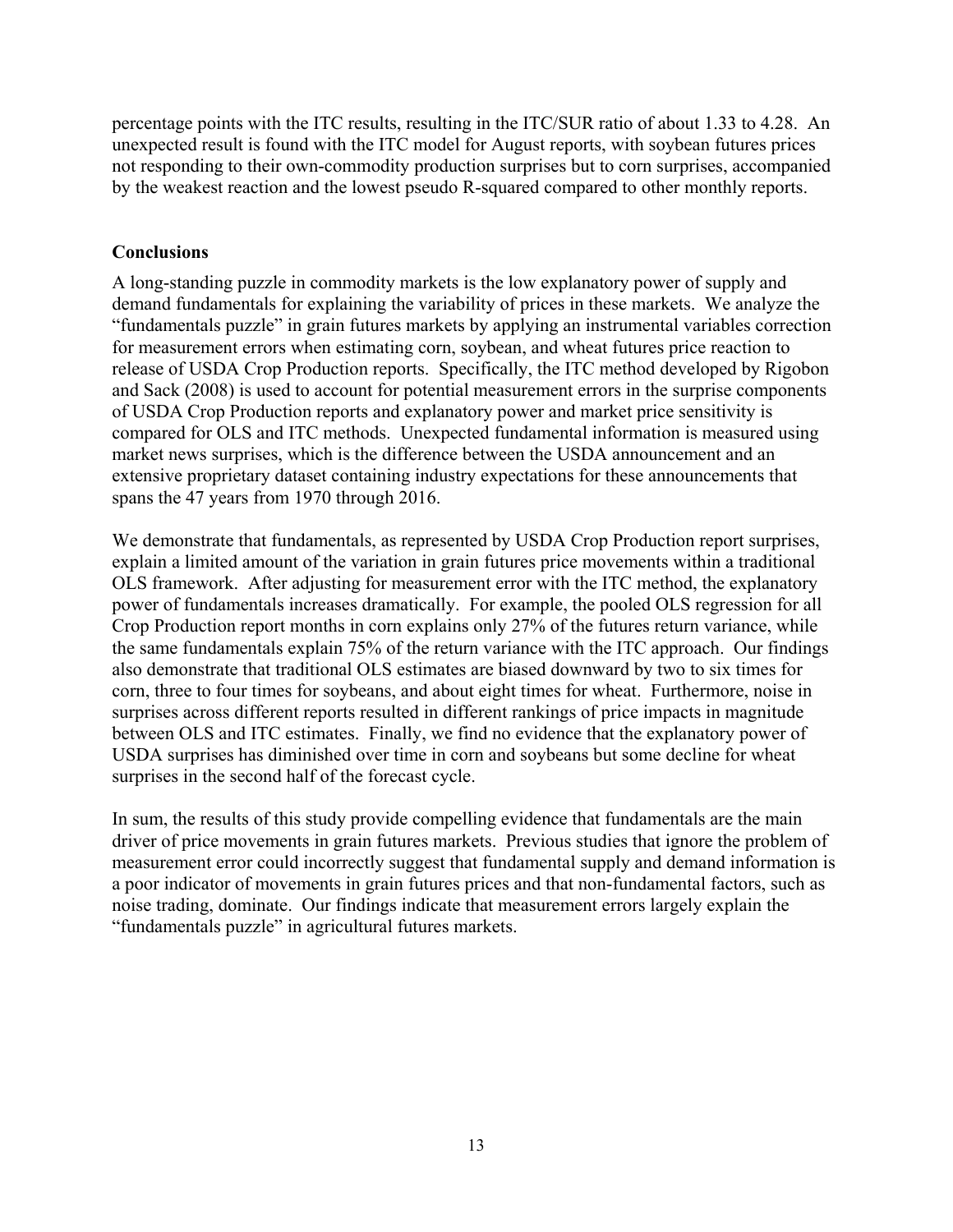### **References**

- Adjemian, M.K., and S.H. Irwin. 2018. "USDA Announcements in Real-Time." *American Journal of Agricultural Economics* 100(4):1151-1171.
- Aulerich, N.M., S.H. Irwin, and C.H. Nelson. 2007. "The Impact of Measurement Error on Estimates of the Price Reaction to USDA Crop Reports." Proceedings of the NCCC-134 Conference on Applied Commodity Price Analysis, Forecasting, and Market Risk Management. Chicago, IL. [http://www.farmdoc.uiuc.edu/nccc134].
- Baur, R.F., and P.F. Orazem. 1994. "The Rationality and Price Effects of U.S. Department of Agriculture Forecasts of Oranges." *Journal of Finance* 49(2):681-695.
- Black, F. 1986. "Noise." *Journal of Finance* 41(3):528-543.
- Boudoukh, J., M. Richardson, Y. Shen, and R.F. Whitelaw. 2007. "Do Asset Prices Reflect Fundamentals? Freshly Squeezed Evidence from the OJ Market." *Journal of Financial Economics* 83(2):397-412.
- Carter, C.A. 1999. "Commodity Futures Market: A Survey." *Australian Journal of Agricultural and Resource Economics* 43(2):209-247.
- Chou, P.-H., C.-H. Hsieh, and C. H.-H. Shen. 2016. "What Explains the Orange Juice Puzzle: Sentiment, Smart Money, or Fundamentals?" *Journal of Financial Markets* 29:47-65.
- Colling, P.L., and S.H. Irwin. 1990. "The Reaction of Live Hog Futures Prices to USDA Hogs and Pigs Reports." *American Journal of Agricultural Economics* 72(1):84-94.
- Daniel, K., D. Hirshleifer, and S.H. Teoh. 2002. "Investor Psychology in Capital Markets: Evidence and Policy Implications." *Journal of Monetary Economics* 49(1):139-209.
- Dietrich, J.K., and D.H. Joines. 1983. "Rational Expectations, Informational Efficiency, and Tests Using Survey Data: A Comment." *Review* of *Economics and Statistics* 65(3):525- 529.
- Egelkraut, T.M., P. Garcia, S.H. Irwin, and D.L. Good. 2003. "An Evaluation of Crop Forecast Accuracy for Corn and Soybeans: USDA and Private Information Agencies." *Journal of Agricultural and Applied Economics* 35(1):79-95.
- Figlewski, S., and P. Wachtel. 1983. "Rational Expectations, Informational Efficiency, and Tests Using Survey Data: A Reply." *Review of Economics and Statistics* 65(3):529-531.
- Fama, E.F. 1970. "Efficient Capital Markets: A Review of Theory and Empirical Work." *Journal of Finance* 25(2):383-417.
- Garcia, P., S.H. Irwin, R.M. Leuthold, and L. Yang. 1997. "The Value of Public Information in Commodity Futures Markets." *Journal of Economic Behavior and Organization* 32:559- 570.
- Garcia, P., and R.M. Leuthold. 2004. "A Selected Review of Agricultural Commodity Futures and Options Markets." *European Review of Agricultural Economics* 31(3):235-272.
- Good, D., and S.H. Irwin. 2011. "USDA Corn and Soybean Acreage Estimates and Yield Forecasts: Dispelling Myths and Misunderstandings." Marketing and Outlook Brief 2011- 02, Department of Agricultural and Consumer Economics, University of Illinois at Urbana-Champaign.
- Grossman, S.J., and M.H. Miller. 1988. "Liquidity and Market Structure." *Journal of Finance* 43 (3):617-633.
- Grunewald, O., M.S. McNulty, and A.W. Biere. 1993. "Live Cattle Futures Response to Cattle on Feed Reports." *American Journal of Agricultural Economics* 75(1):131–137.
- Halova, M.W., A. Kurov, and O. Kucher. 2014. "Noisy Inventory Announcements and Energy Prices." *Journal of Futures Markets* 34(10):911-933.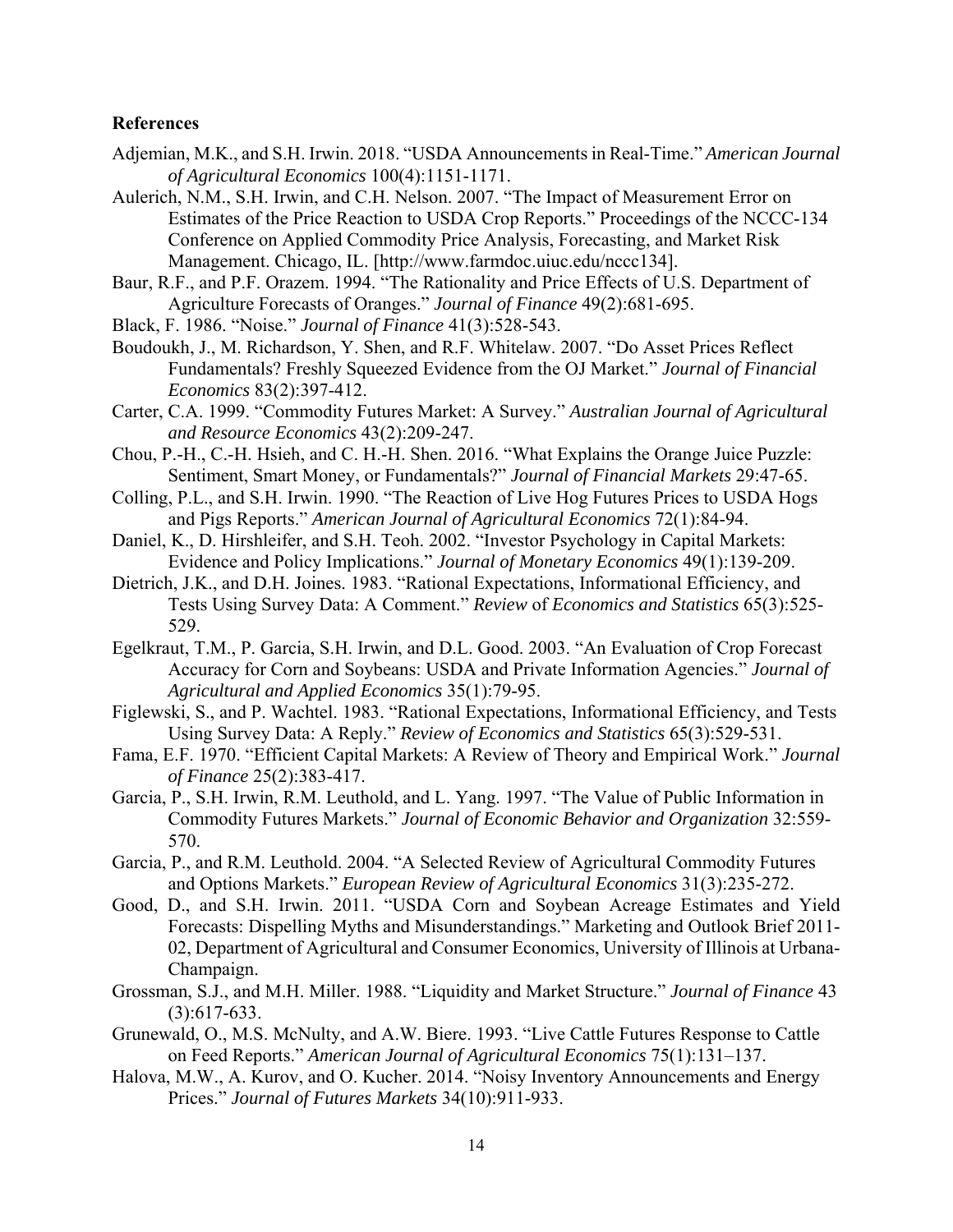- Hirshleifer, D. 2001. "Investor Psychology and Asset Pricing." *Journal of Finance* 56(4):1533- 1597.
- Irwin, S.H., and D.R. Sanders. 2012. "Financialization and Structural Change in Commodity Futures Markets." *Journal of Agricultural and Applied Economics* 44(3):371-396.
- Isengildina, O., S.H. Irwin, and D.L. Good. 2006. "Are Revisions to USDA Crop Production Forecasts Smoothed?" *American Journal of Agricultural Economics* 88(4):1091-1104.
- Isengildina-Massa, O., S.H. Irwin, D.L. Good, and J.K. Gomez. 2008. "The Impact of Situation and Outlook Information in Corn and Soybean Futures Markets: Evidence from WASDE Reports." *Journal of Agricultural and Applied Economics* 40(1):89-103.
- Isengildina-Massa, O., B. Karali, and S.H. Irwin. 2017. "Do Markets Correct for Smoothing in USDA Crop Production Forecasts? Evidence from Private Analysts and Futures Prices." *Applied Economic Perspectives and Policy* 39(4):559-583.
- Jacobs, R.L. 1982. "The Effect of Errors in Variables on Tests for a Risk Premium in Forward Exchange Rates." *Journal of Finance* 37(3):667-677.
- Jeong, J., and G.S. Maddala. 1991. "Measurement Errors and Tests for Rationality." *Journal of Business and Economic Statistics* 9(4):431-439.
- Kennedy, P. 2003. A Guide to Econometrics. The MIT Press, Cambridge, Massachusetts.
- Lagi, M., Y. Bar-Yam, K.Z. Bertrand, and Y. Bar-Yam. 2015. "Accurate Market Price Formation Model with Both Supply-Demand and Trend-Following for Global Food Prices Providing Policy Recommendations." *Proceedings of the National Academy of Sciences* 112(45):E6119-E6128.
- McKenzie, A.M. 2008. "Pre-Harvest Price Expectations for Corn: The Information Content of USDA Reports and New Crop Futures." *American Journal of Agricultural Economics* 90(2):351-366.
- Orazem, P., and B. Falk. 1989. "Measuring Market Responses to Error-Ridden Government Announcements." *Quarterly Review of Economics and Business* 29(2):41-55.
- Ottaviani, M., and P.N. Sorensen. 2006. "The Strategy of Professional Forecasting." *Journal of Financial Economics* 81(2):441-466.
- Rigobon, R., and B. Sack. 2008. "Noisy Macroeconomic Announcements, Monetary Policy, and Asset Prices." In J. Y. Campbell (Ed.), Asset Prices and Monetary Policy (pp. 335–370). Chicago, Illinois: University of Chicago Press.
- Roll, R. 1984. "Orange Juice and Weather." *American Economic Review* 74(5):861-880.
- Shleifer, A. 2000. Inefficient Markets: An Introduction to Behavioral Finance. Oxford University Press, Oxford, UK.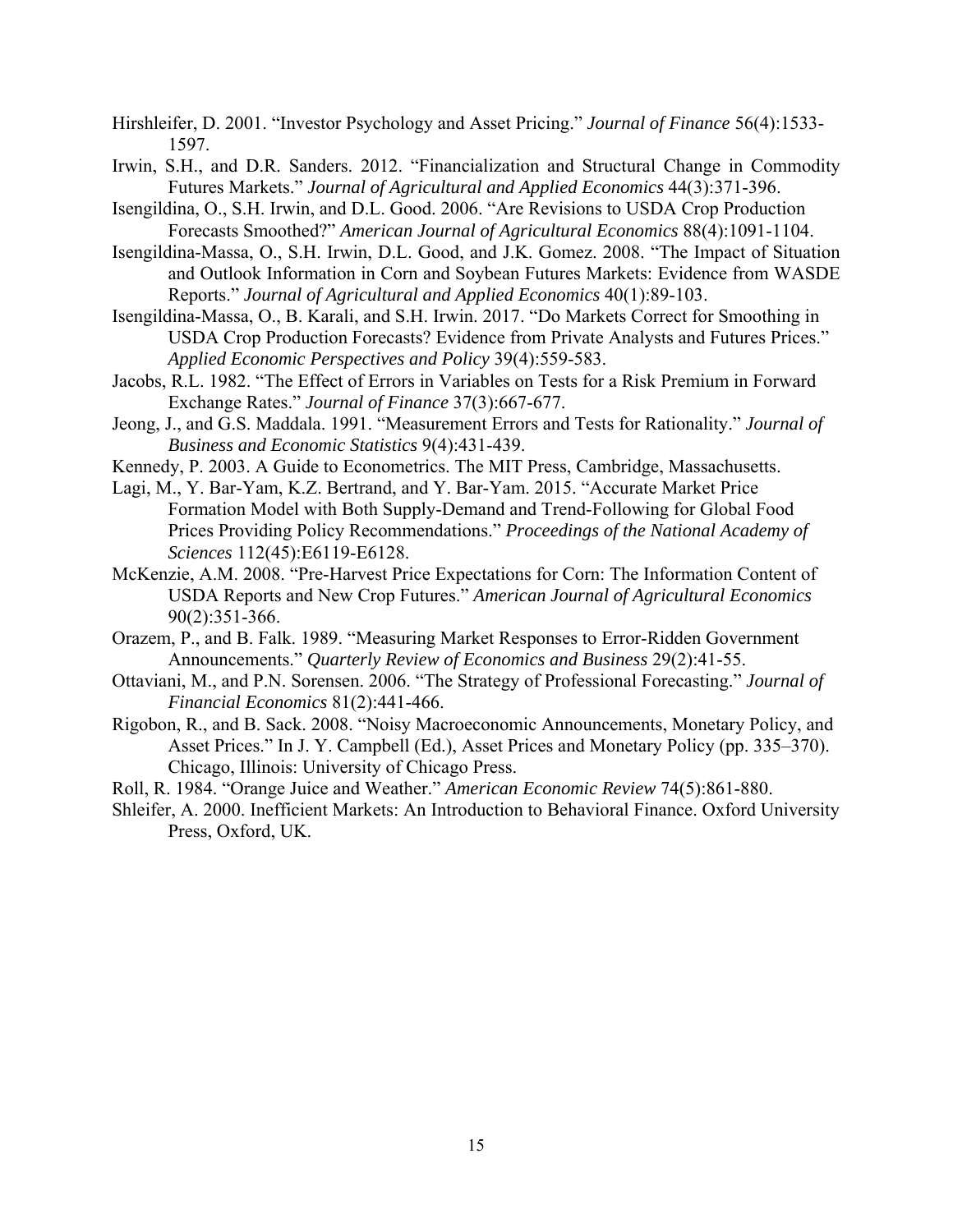| Calendar Month       | Corn        | Soybeans         | Wheat              |
|----------------------|-------------|------------------|--------------------|
| January <sub>t</sub> | $Mar_t$     | $Mar_t$          | $Mar_t$            |
| Februaryt            | $Dec_t$     | Nov <sub>t</sub> | $\text{Jul}_t$     |
| $March_t$            | $Dec_{t}$   | Nov <sub>t</sub> | $\mathrm{Jul}_{t}$ |
| $April_t$            | $Dec_{t}$   | $Nov_t$          | $\text{Jul}_{t}$   |
| $May_t$              | $Dec_{t}$   | Nov <sub>t</sub> | $\mathrm{Jul}_{t}$ |
| June <sub>t</sub>    | $Dec_{t}$   | Nov <sub>t</sub> | $\mathrm{Jul}_{t}$ |
| July <sub>t</sub>    | $Dec_{t}$   | $Nov_t$          | $Sep_t$            |
| August $t$           | $Dec_{t}$   | Nov <sub>t</sub> | $Sep_t$            |
| $September_t$        | $Dec_{t}$   | Nov <sub>t</sub> | $Dec_{t}$          |
| October <sub>t</sub> | $Dec_t$     | Nov <sub>t</sub> | $Dec_{t}$          |
| November $t$         | $Dec_{t}$   | $Jan_{t+1}$      | $Dec_{t}$          |
| $December_t$         | $Mar_{t+1}$ | $Jan_{t+1}$      | $Mar_{t+1}$        |

**Table 1. New Crop Futures Contracts**

*Note*: The subscript, t or  $t + 1$ , refers to the year of the futures contract expiration date relative to the year t of the daily price being computed. The primary new crop futures contracts are December for corn, November for soybeans, and July for wheat.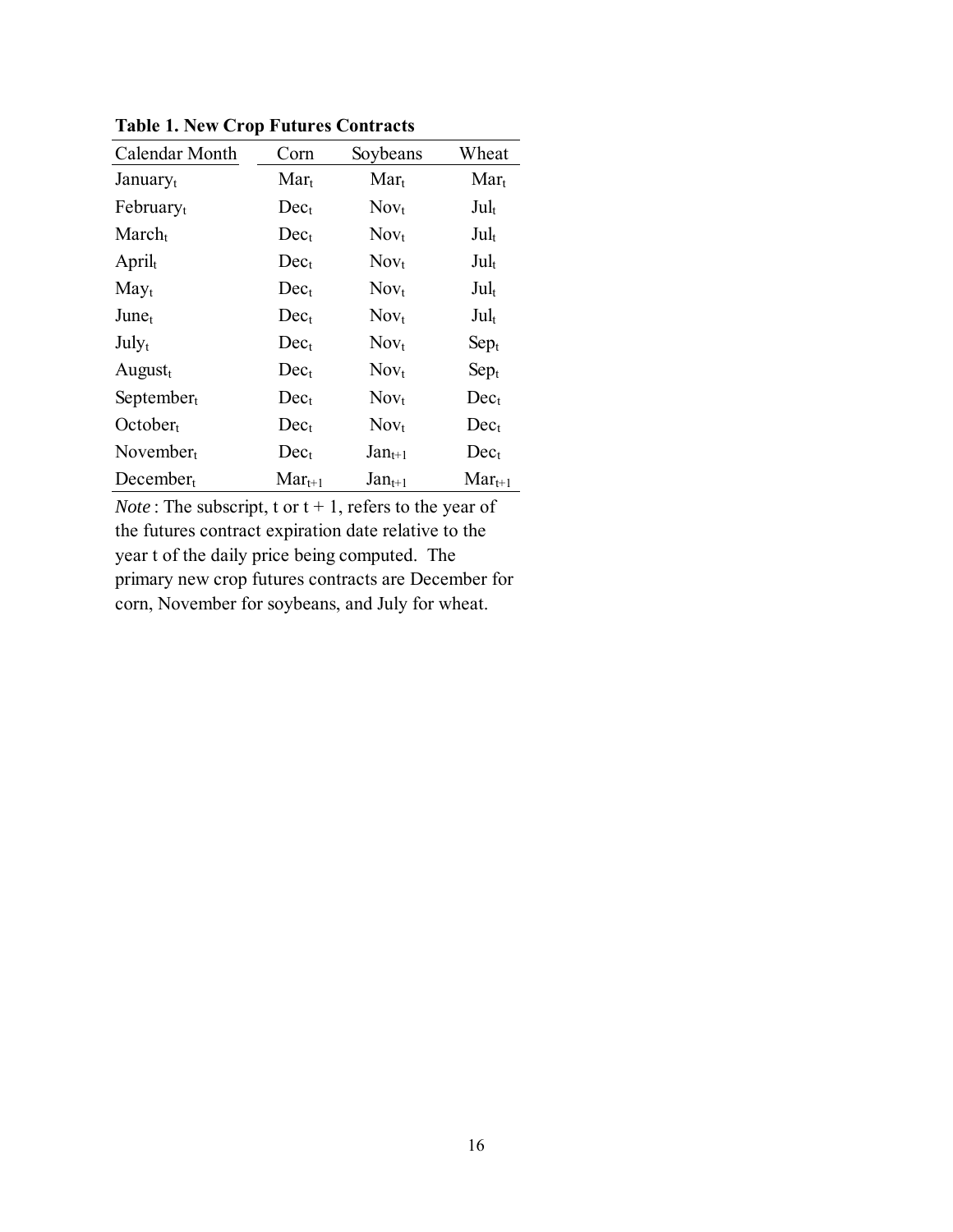|                |         | Corn<br>$(1970 - 2016)$ |      |         | Soybeans        |      |         | Wheat           |        |  |
|----------------|---------|-------------------------|------|---------|-----------------|------|---------|-----------------|--------|--|
|                |         |                         |      |         | $(1970 - 2016)$ |      |         | $(1971 - 2016)$ |        |  |
|                |         | Std.<br>No. of          |      |         | No. of<br>Std.  |      |         | Std.            | No. of |  |
|                | Mean    | Dev.                    | obs. | Mean    | Dev.            | obs. | Mean    | Dev.            | obs.   |  |
| Pooled         | 0.08    | 1.52                    | 183  | 0.12    | 1.76            | 184  | 0.41    | 2.37            | 180    |  |
| $\mathbf{1}$   | $-0.18$ | 2.29                    | 47   | $-0.10$ | 2.28            | 47   | $-0.04$ | 3.11            | 45     |  |
| 2              | 0.32    | 1.33                    | 45   | 0.40    | 1.75            | 45   | 0.25    | 2.09            | 46     |  |
| $\mathfrak{Z}$ | 0.13    | 1.19                    | 45   | $-0.01$ | 1.71            | 46   | 1.13    | 2.56            | 45     |  |
| $\overline{4}$ | 0.07    | 0.86                    | 46   | 0.18    | 1.10            | 46   | 0.31    | 1.15            | 44     |  |

**Table 2. Summary Statistics of Surprises in Crop Production Reports**

*Note* : Suprises are measured in percentage. Full sample periods for each commodity are given in parentheses. Crop Production reports for corn and soybeans are released in 1=August, 2=September, 3=October, and 4=November. Crop Production reports for wheat are released in 1=May, 2=June, 3=July, and 4=August.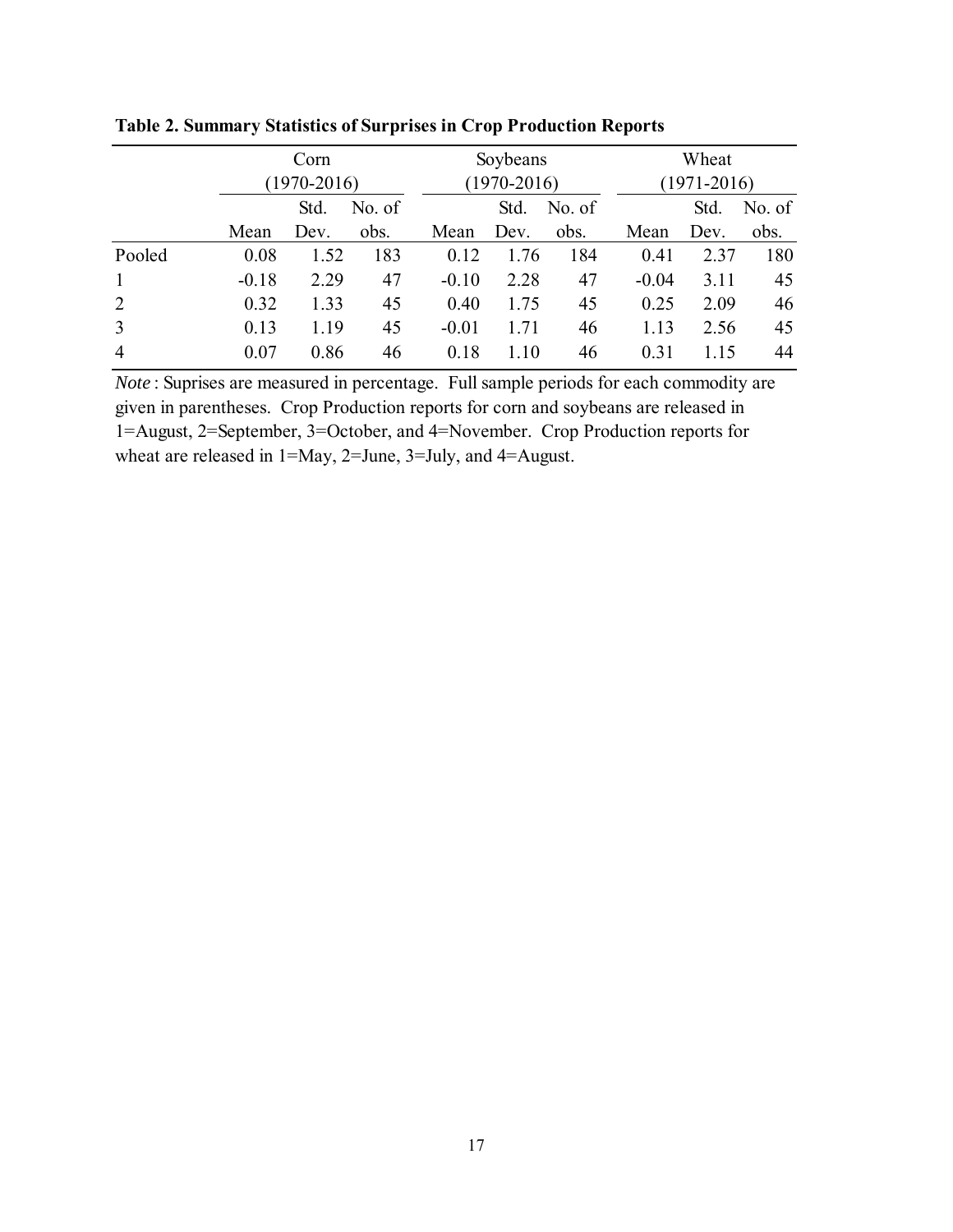|                   |            | R-squared  |           |             | Response coefficient |           |                                                |  |  |
|-------------------|------------|------------|-----------|-------------|----------------------|-----------|------------------------------------------------|--|--|
|                   |            |            | Ratio     |             |                      | Ratio     |                                                |  |  |
| Report month      | <b>OLS</b> | <b>ITC</b> | (ITC/OLS) | <b>OLS</b>  | <b>ITC</b>           | (ITC/OLS) | $\hat{\sigma}_{\eta}^2/\sigma_{\varsigma^m}^2$ |  |  |
| Pooled            | 0.27       | 0.75       | 2.82      | $-0.80$ *** | $-2.25$ ***          | 2.82      | 64%                                            |  |  |
| $(N=183)$         |            |            |           | (0.10)      | (0.33)               |           |                                                |  |  |
| Negative surprise | 0.29       | 0.63       | 2.14      | $-0.82$ *** | $-3.43$ ***          | 4.16      | 78%                                            |  |  |
| $(N=89)$          |            |            |           | (0.15)      | (1.20)               |           |                                                |  |  |
| Positive surprise | 0.24       | 0.77       | 3.15      | $-0.78$ *** | $-6.32$ ***          | 8.14      | 89%                                            |  |  |
| $(N=94)$          |            |            |           | (0.14)      | (2.24)               |           |                                                |  |  |
| August            | 0.40       | 0.85       | 2.14      | $-0.76$ *** | $-1.63$ ***          | 2.14      | 52%                                            |  |  |
| $(N=47)$          |            |            |           | (0.13)      | (0.25)               |           |                                                |  |  |
| September         | 0.15       | 0.81       | 5.45      | $-0.64$ *** | $-3.73$ ***          | 5.86      | 82%                                            |  |  |
| $(N=45)$          |            |            |           | (0.17)      | (1.07)               |           |                                                |  |  |
| October           | 0.22       | 0.64       | 2.98      | $-0.98$ *** | $-2.91$ ***          | 2.97      | 65%                                            |  |  |
| $(N=45)$          |            |            |           | (0.31)      | (1.16)               |           |                                                |  |  |
| November          | 0.28       | 0.70       | 2.51      | $-1.14$ *** | $-2.82$ ***          | 2.48      | 58%                                            |  |  |
| $(N=46)$          |            |            |           | (0.27)      | (0.84)               |           |                                                |  |  |

**Table 3. Price Response to Crop Production Report Surprise for Corn, 1970/71-2016/17 Marketing Years**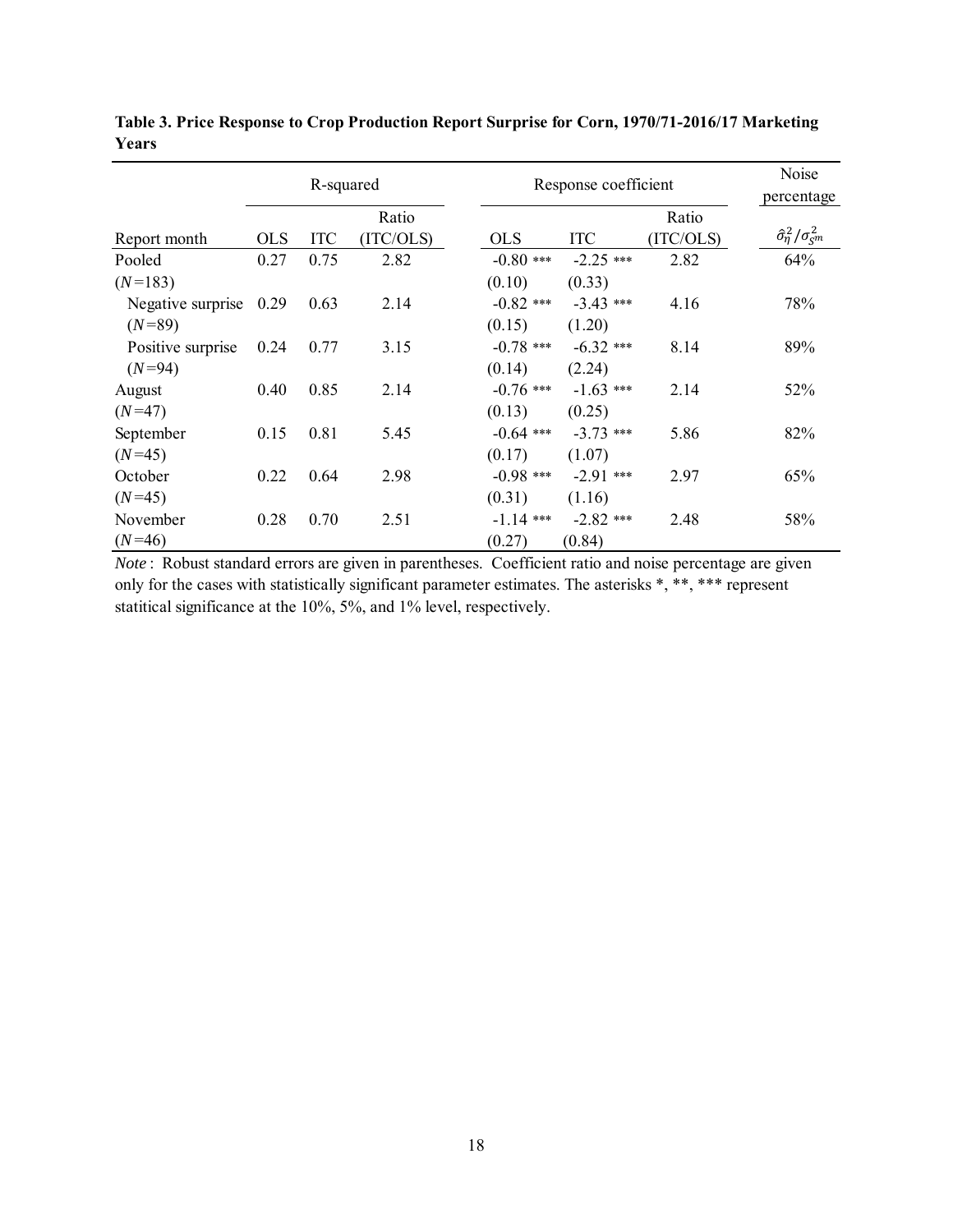|                   |            | R-squared  |           |             | Response coefficient |           |                                                |  |
|-------------------|------------|------------|-----------|-------------|----------------------|-----------|------------------------------------------------|--|
|                   |            |            | Ratio     |             |                      | Ratio     |                                                |  |
| Report month      | <b>OLS</b> | <b>ITC</b> | (ITC/OLS) | <b>OLS</b>  | <b>ITC</b>           | (ITC/OLS) | $\hat{\sigma}_{\eta}^2/\sigma_{\varsigma^m}^2$ |  |
| Pooled            | 0.21       | 0.74       | 3.46      | $-0.64$ *** | $-2.21$ ***          | 3.44      | 70%                                            |  |
| $(N=184)$         |            |            |           | (0.09)      | (0.33)               |           |                                                |  |
| Negative surprise | 0.27       | 0.65       | 2.37      | $-0.75$ *** | $-3.48$ ***          | 4.63      | 75%                                            |  |
| $(N=86)$          |            |            |           | (0.13)      | (0.96)               |           |                                                |  |
| Positive surprise | 0.16       | 0.76       | 4.63      | $-0.55$ *** | $-5.80$ ***          | 10.57     | 88%                                            |  |
| $(N=98)$          |            |            |           | (0.13)      | (2.07)               |           |                                                |  |
| August            | 0.21       | 0.67       | 3.24      | $-0.56$ *** | $-1.79$ ***          | 3.18      | 68%                                            |  |
| $(N=47)$          |            |            |           | (0.15)      | (0.58)               |           |                                                |  |
| September         | 0.21       | 0.82       | 3.99      | $-0.53$ *** | $-2.19$ ***          | 4.10      | 74%                                            |  |
| $(N=45)$          |            |            |           | (0.14)      | (0.68)               |           |                                                |  |
| October           | 0.22       | 0.78       | 3.51      | $-0.78$ *** | $-2.72$ ***          | 3.48      | 70%                                            |  |
| $(N=46)$          |            |            |           | (0.22)      | (0.68)               |           |                                                |  |
| November          | 0.27       | 0.70       | 2.54      | $-0.95$ *** | $-2.44$ ***          | 2.57      | 60%                                            |  |
| $(N=46)$          |            |            |           | (0.22)      | (0.64)               |           |                                                |  |

**Table 4. Price Response to Crop Production Report Surprise for Soybeans, 1970/71-2016/17 Marketing Years**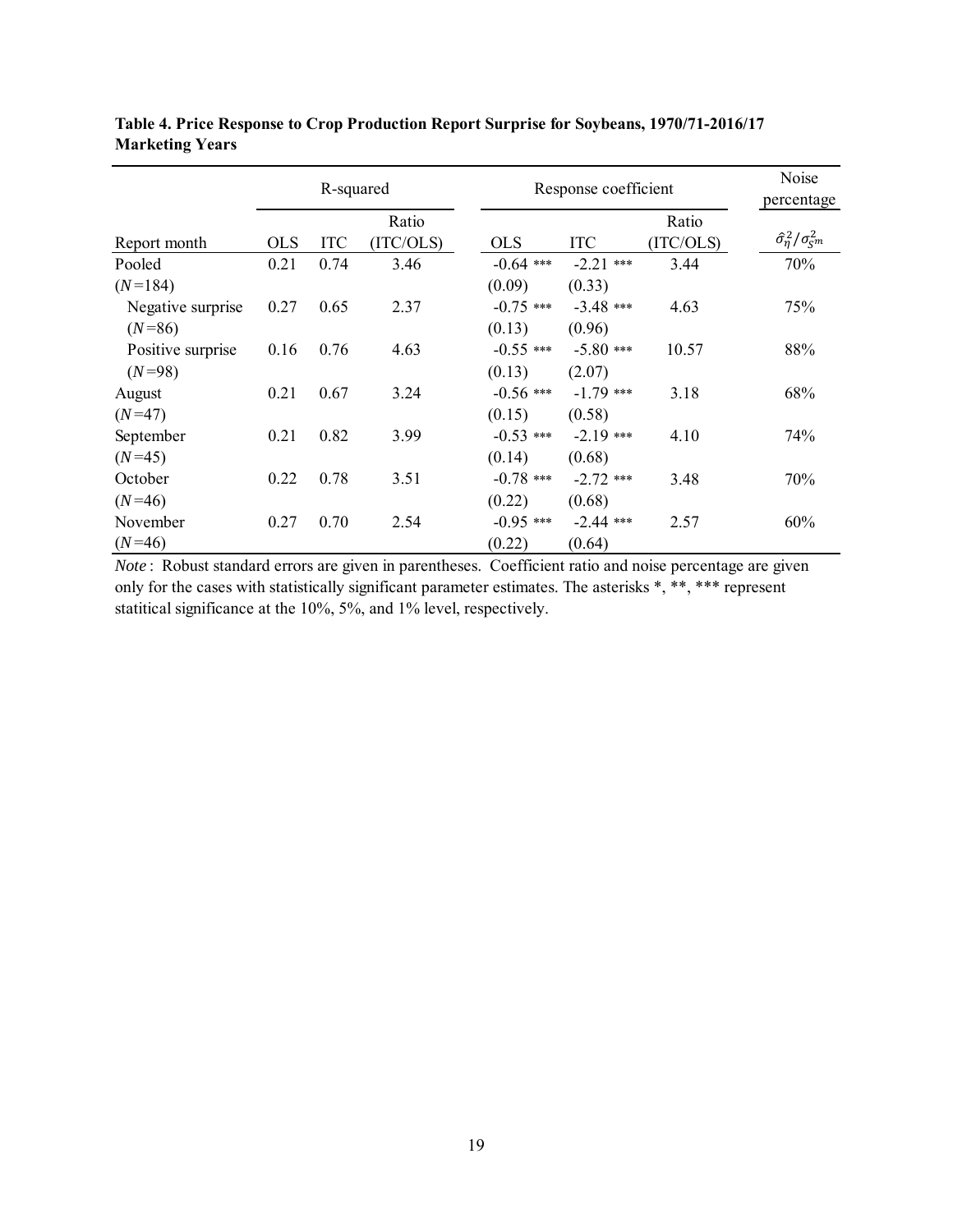|                   | R-squared  |      |           | Response coefficient | Noise<br>percentage |           |                                          |
|-------------------|------------|------|-----------|----------------------|---------------------|-----------|------------------------------------------|
|                   |            |      | Ratio     |                      |                     | Ratio     |                                          |
| Report month      | <b>OLS</b> | ITC  | (ITC/OLS) | <b>OLS</b>           | <b>ITC</b>          | (ITC/OLS) | $\hat{\sigma}_{\eta}^2/\sigma_{\rm S}^2$ |
| Pooled            | 0.05       | 0.38 | 7.28      | $-0.19$ ***          | $-1.45$ **          | 7.50      | 86%                                      |
| $(N=180)$         |            |      |           | (0.06)               | (0.65)              |           |                                          |
| Negative surprise | 0.04       | 0.51 | 11.35     | $-0.20$ ***          | $-3.87*$            | 19.01     | 91%                                      |
| $(N=76)$          |            |      |           | (0.08)               | (2.38)              |           |                                          |
| Positive surprise | 0.06       | 0.24 | 3.95      | $-0.19**$            | $-1.91$             |           | 89%                                      |
| $(N=104)$         |            |      |           | (0.09)               | (1.90)              |           |                                          |
| May               | 0.15       | 0.07 | 0.49      | $-0.25$ ***          | $-0.08$             |           |                                          |
| $(N=45)$          |            |      |           | (0.08)               | (0.49)              |           |                                          |
| June              | 0.05       | 0.51 | 10.77     | $-0.22$              | $-2.42$             |           | 90%                                      |
| $(N=46)$          |            |      |           | (0.17)               | (2.03)              |           |                                          |
| July              | 0.02       | 0.38 | 17.38     | $-0.11$              | $-1.32$             |           | 84%                                      |
| $(N=45)$          |            |      |           | (0.11)               | (1.12)              |           |                                          |
| August            | 0.01       | 0.52 | 55.76     | $-0.16$              | $-7.41$             |           | 95%                                      |
| $(N=44)$          |            |      |           | (0.25)               | (9.90)              |           |                                          |

**Table 5. Price Response to Crop Production Report Surprise for Wheat, 1971/72-2016/17 Marketing Years**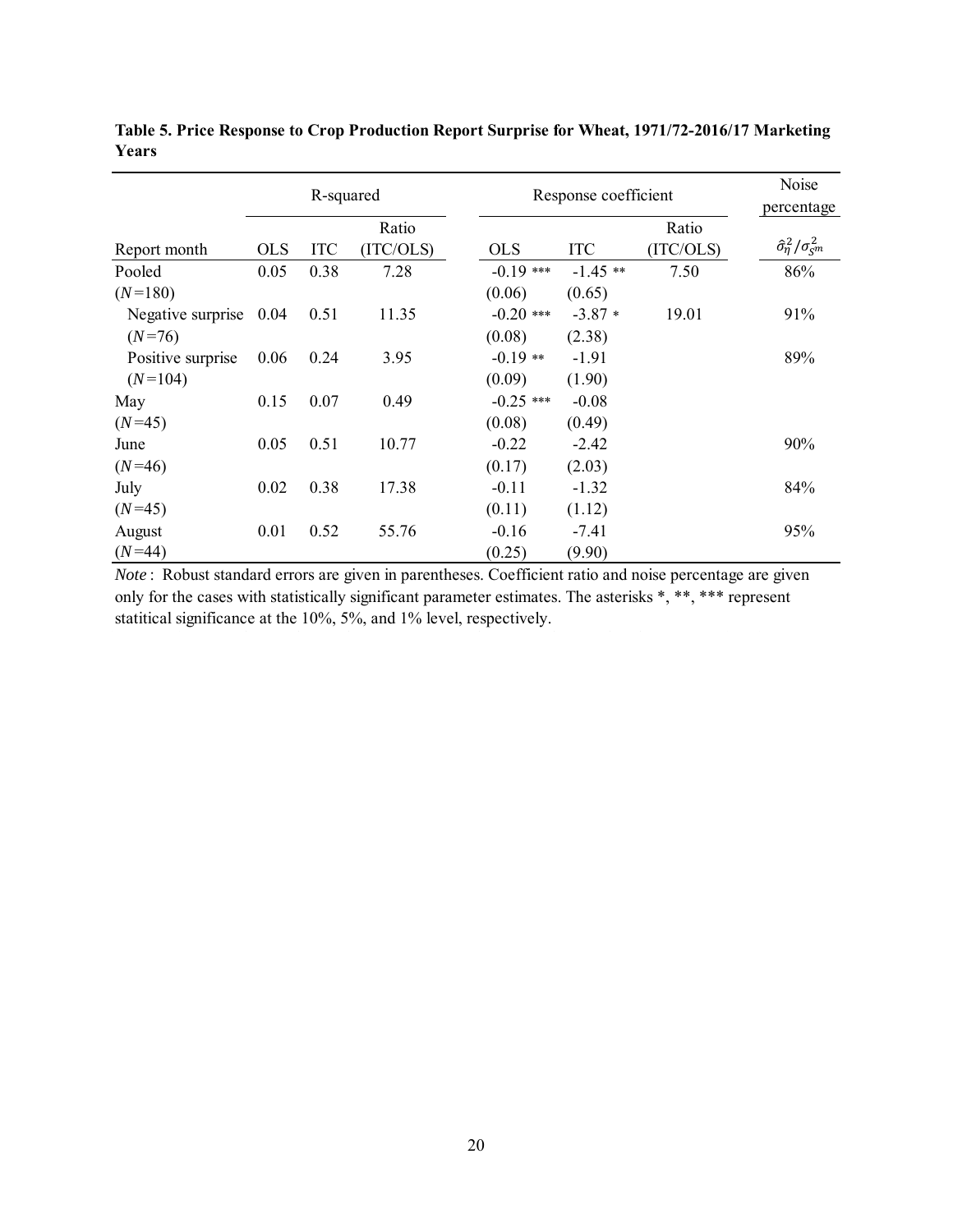|                       |            |            |           |             |                           |           |             |                           |           | Noise                                    |  |  |
|-----------------------|------------|------------|-----------|-------------|---------------------------|-----------|-------------|---------------------------|-----------|------------------------------------------|--|--|
|                       |            | R-squared  |           |             | Response coefficient      |           |             |                           |           |                                          |  |  |
|                       |            |            |           |             | Corn                      |           |             | Soybeans                  |           |                                          |  |  |
|                       |            |            | Ratio     |             |                           | Ratio     |             |                           | Ratio     |                                          |  |  |
| Report month          | <b>SUR</b> | <b>ITC</b> | (ITC/SUR) | <b>SUR</b>  | $\ensuremath{\text{ITC}}$ | (ITC/SUR) | <b>SUR</b>  | $\ensuremath{\text{ITC}}$ | (ITC/SUR) | $\hat{\sigma}_{\eta}^2/\sigma_{\rm S}^2$ |  |  |
| Corn                  |            |            |           |             |                           |           |             |                           |           |                                          |  |  |
| Pooled                | 0.27       | 0.75       | 2.81      | $-0.81$ *** | $-2.22$ ***               | 2.76      | 0.02        | $-0.10$                   |           | 64%                                      |  |  |
|                       |            |            |           | (0.10)      | (0.34)                    |           | (0.09)      | (0.25)                    |           |                                          |  |  |
| August                | 0.40       | 0.85       | 2.14      | $-0.77$ *** | $-1.65$ ***               | 2.14      | 0.04        | 0.10                      |           | 52%                                      |  |  |
|                       |            |            |           | (0.14)      | (0.28)                    |           | (0.15)      | (0.40)                    |           |                                          |  |  |
| September             | 0.15       | 0.81       | 5.45      | $-0.64$ *** | $-3.67$ ***               | 5.74      | 0.01        | $-1.49$                   |           | 74%                                      |  |  |
|                       |            |            |           | (0.23)      | (1.44)                    |           | (0.17)      | (1.14)                    |           |                                          |  |  |
| October               | 0.22       | 0.64       | 2.94      | $-1.01$ *** | $-2.93$ ***               | 2.90      | 0.08        | 0.13                      |           | 64%                                      |  |  |
|                       |            |            |           | (0.29)      | (1.20)                    |           | (0.21)      | (0.55)                    |           |                                          |  |  |
| November <sup>a</sup> | 0.28       |            |           | $-1.10$ *** | N/A                       |           | $-0.07$     | N/A                       |           |                                          |  |  |
|                       |            |            |           | (0.30)      |                           |           | (0.23)      |                           |           |                                          |  |  |
| Soybeans              |            |            |           |             |                           |           |             |                           |           |                                          |  |  |
| Pooled                | 0.27       | 0.74       | 2.77      | $-0.36$ *** | $-1.21$ ***               | 3.39      | $-0.58$ *** | $-1.44$ ***               | 2.50      | 58%                                      |  |  |
|                       |            |            |           | (0.11)      | (0.33)                    |           | (0.09)      | (0.28)                    |           |                                          |  |  |
| August                | 0.32       | 0.67       | 2.09      | $-0.44$ *** | $-0.92$ ***               | 2.11      | $-0.42$ *** | $-0.85$                   |           | 50%                                      |  |  |
|                       |            |            |           | (0.16)      | (0.32)                    |           | (0.16)      | (0.57)                    |           |                                          |  |  |
| September             | 0.23       | 0.82       | 3.65      | 0.22        | $-1.35$                   |           | $-0.56$ *** | $-2.40$ **                | 4.28      | 69%                                      |  |  |
|                       |            |            |           | (0.21)      | (1.24)                    |           | (0.16)      | (0.99)                    |           |                                          |  |  |
| October               | 0.35       | 0.78       | 2.24      | $-0.75$ *** | $-2.68$ **                | 3.59      | $-0.73$ *** | $-0.98$ **                | 1.33      | 28%                                      |  |  |
|                       |            |            |           | (0.30)      | (1.15)                    |           | (0.21)      | (0.50)                    |           |                                          |  |  |
| November <sup>a</sup> | 0.33       |            |           | $-0.63$ **  | N/A                       |           | $-0.73$ *** | N/A                       |           |                                          |  |  |
|                       |            |            |           | (0.32)      |                           |           | (0.24)      |                           |           |                                          |  |  |

**Table 6. Price Response to Crop Production Report Surprise in Corn and Soybean Markets, 1970/71-2016/17 Marketing Years**

<sup>a</sup> Convergence is not achieved in ITC method.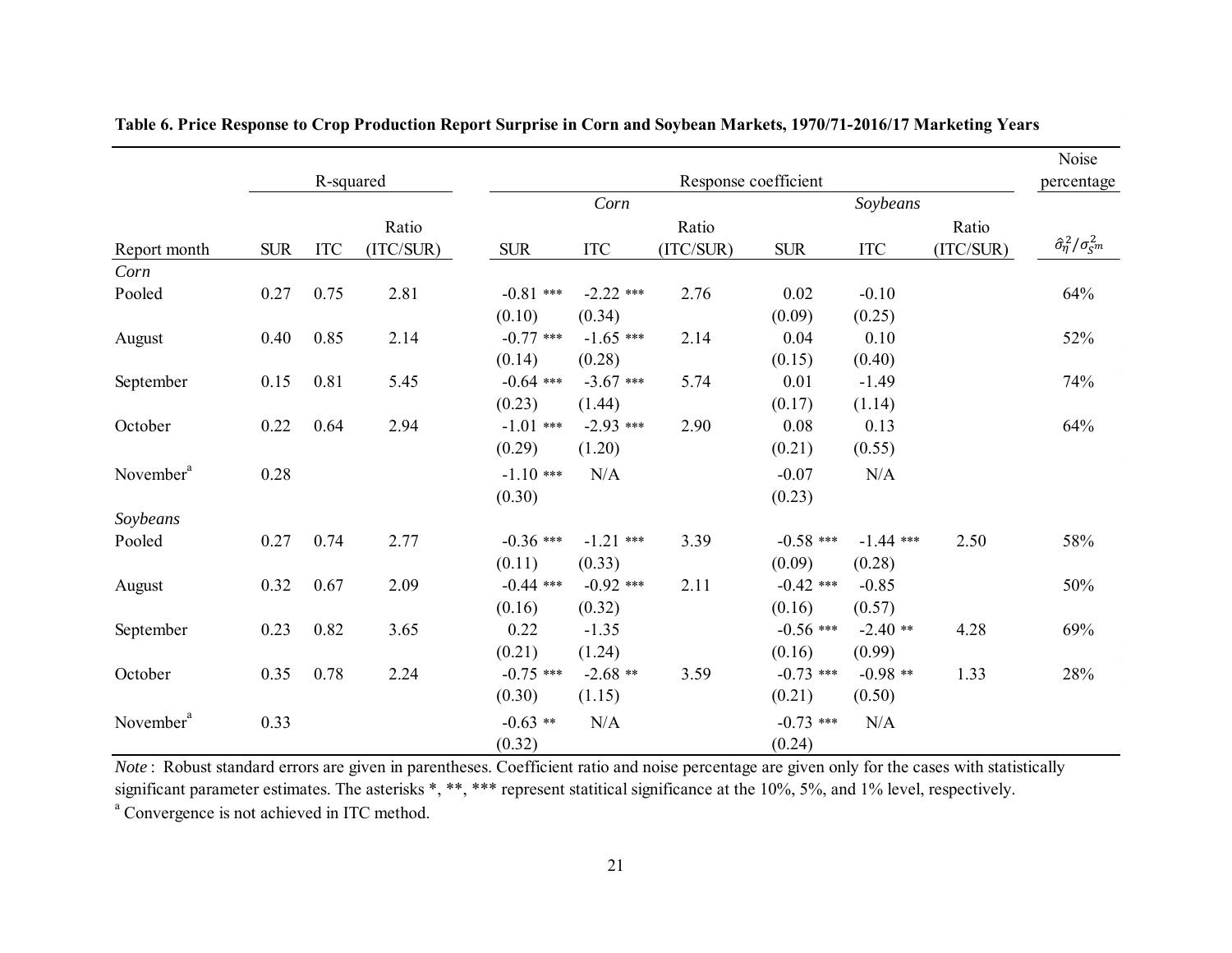

# (a) Annual average surprises



(b) Average surprises by report month

# **Figure 1. Surprises in Crop Production reports for corn, soybeans, and wheat, 1970/71- 2016/17 marketing years**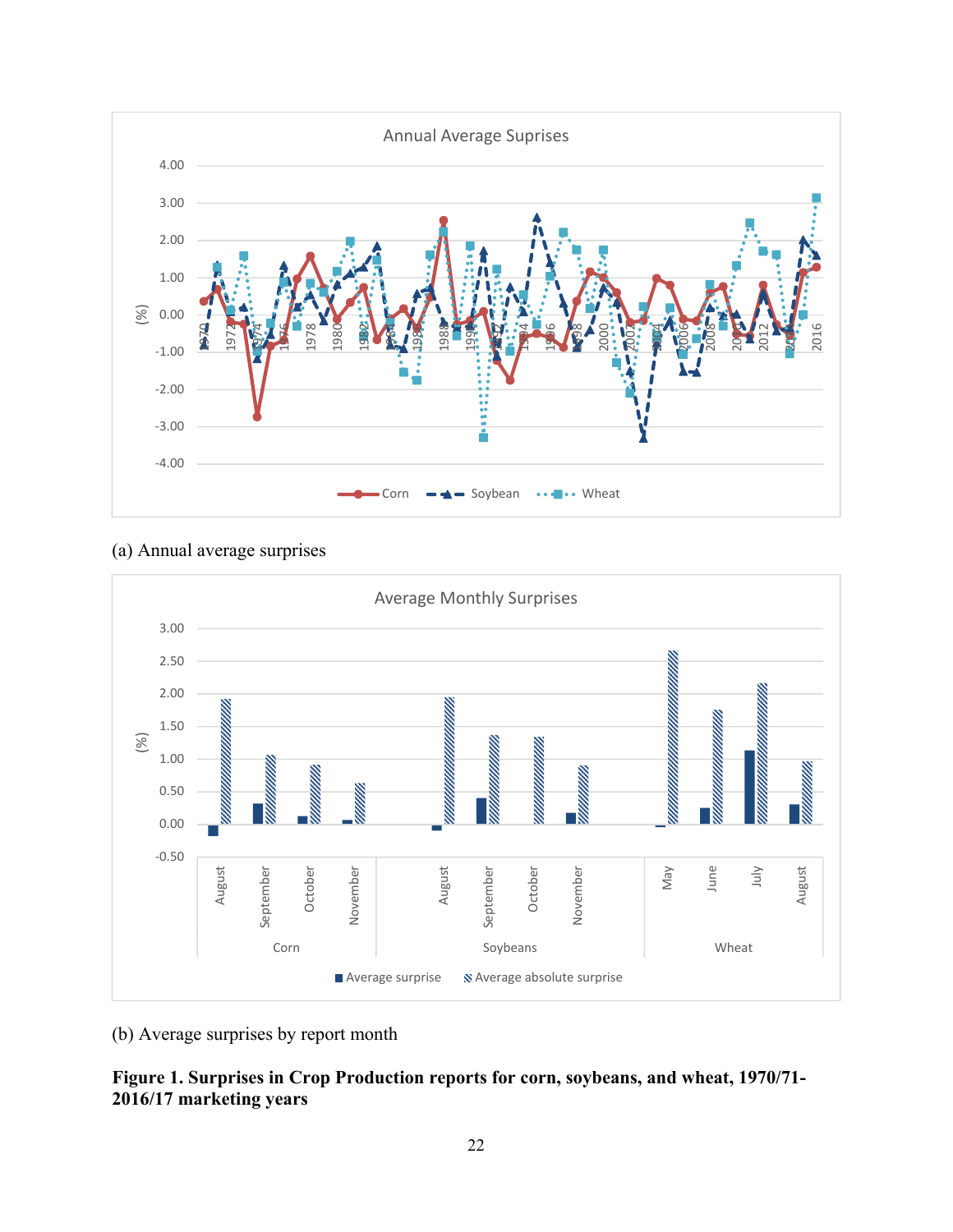

(a) Pooled report months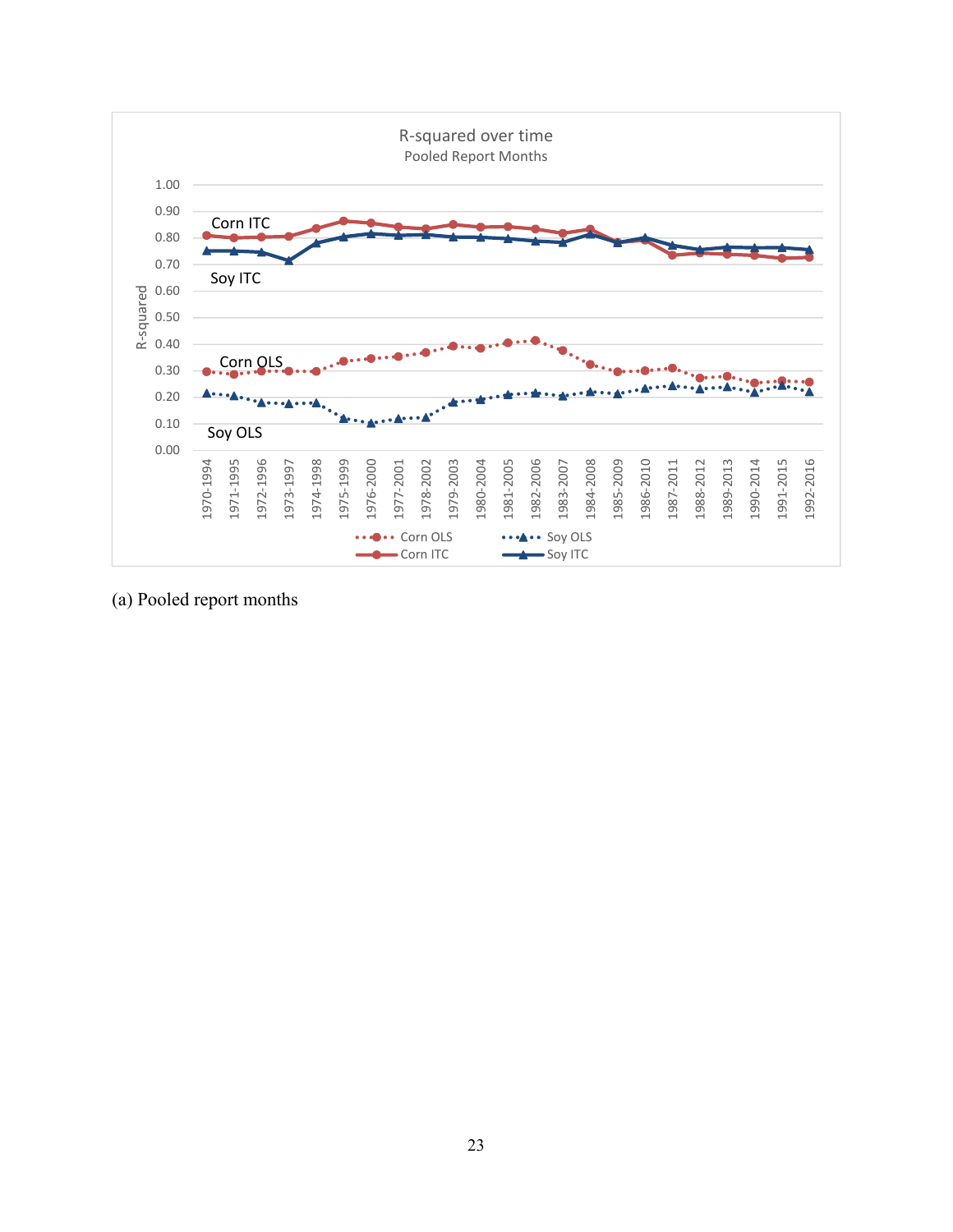

#### (b) Separate report months

**Figure 2. Explained variation in corn and soybean futures return changes over time on Crop Production report release days**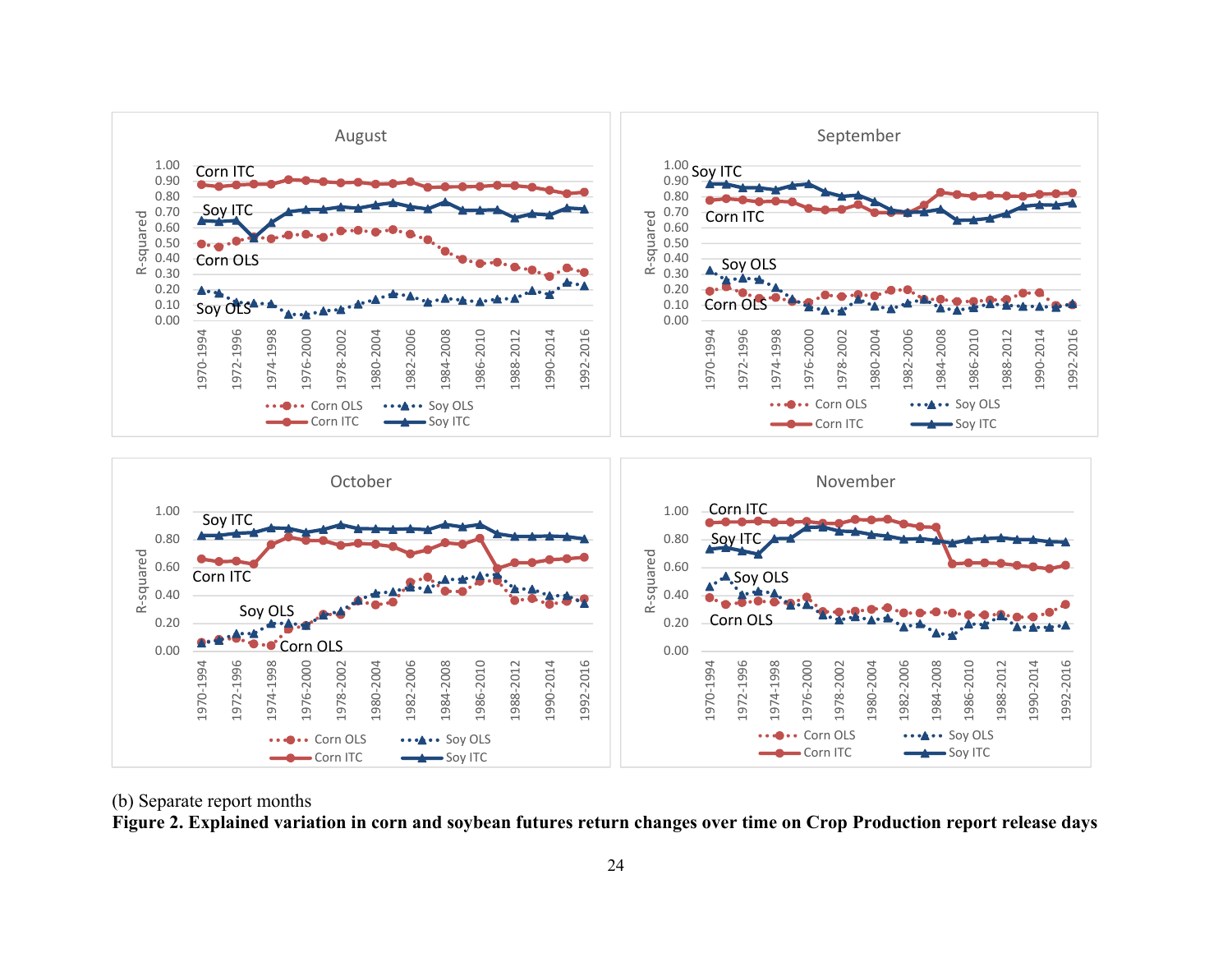

(a) Pooled report months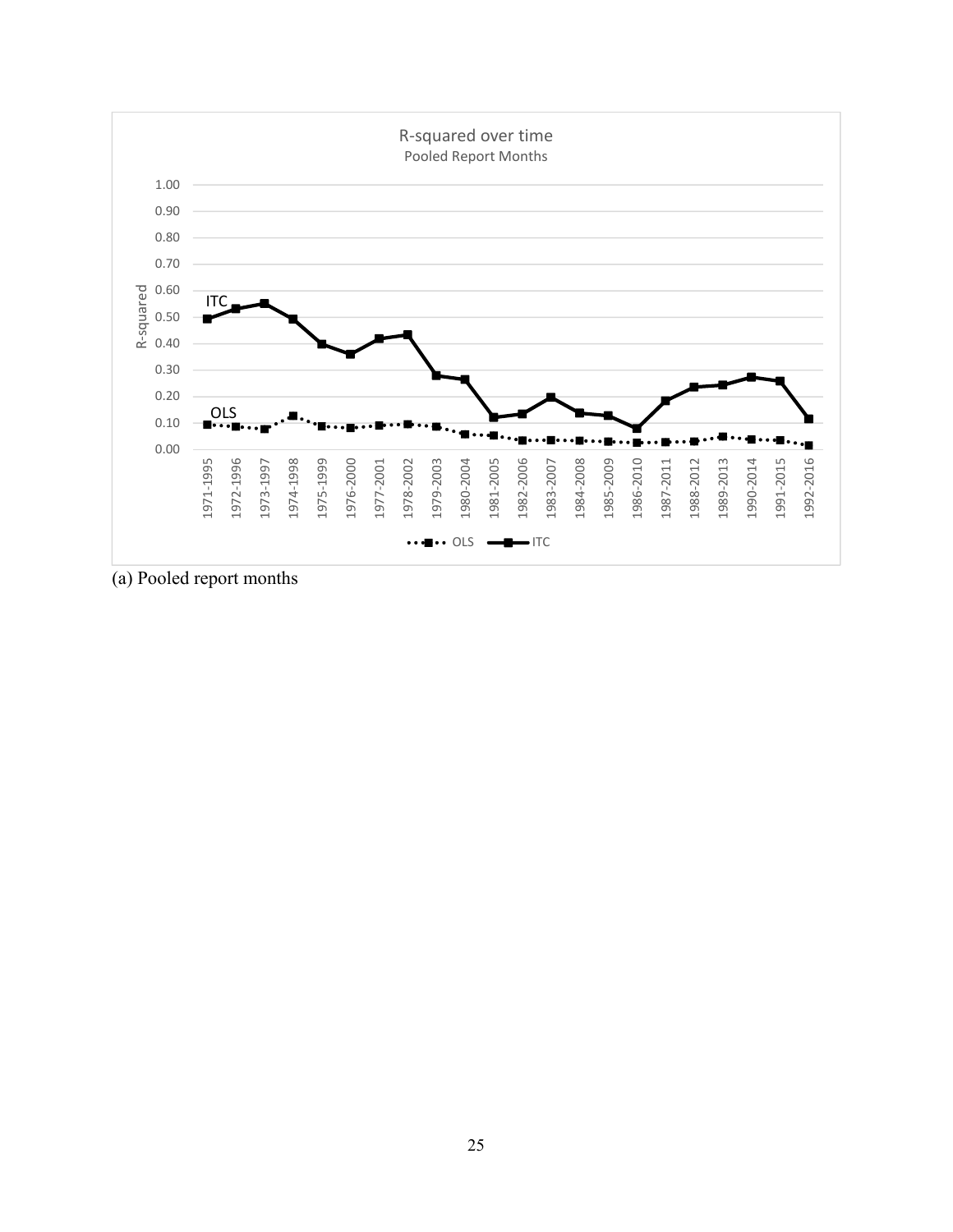



(b) Separate report months

**Figure 3. Explained variation in wheat futures return changes over time on Crop Production report release days**